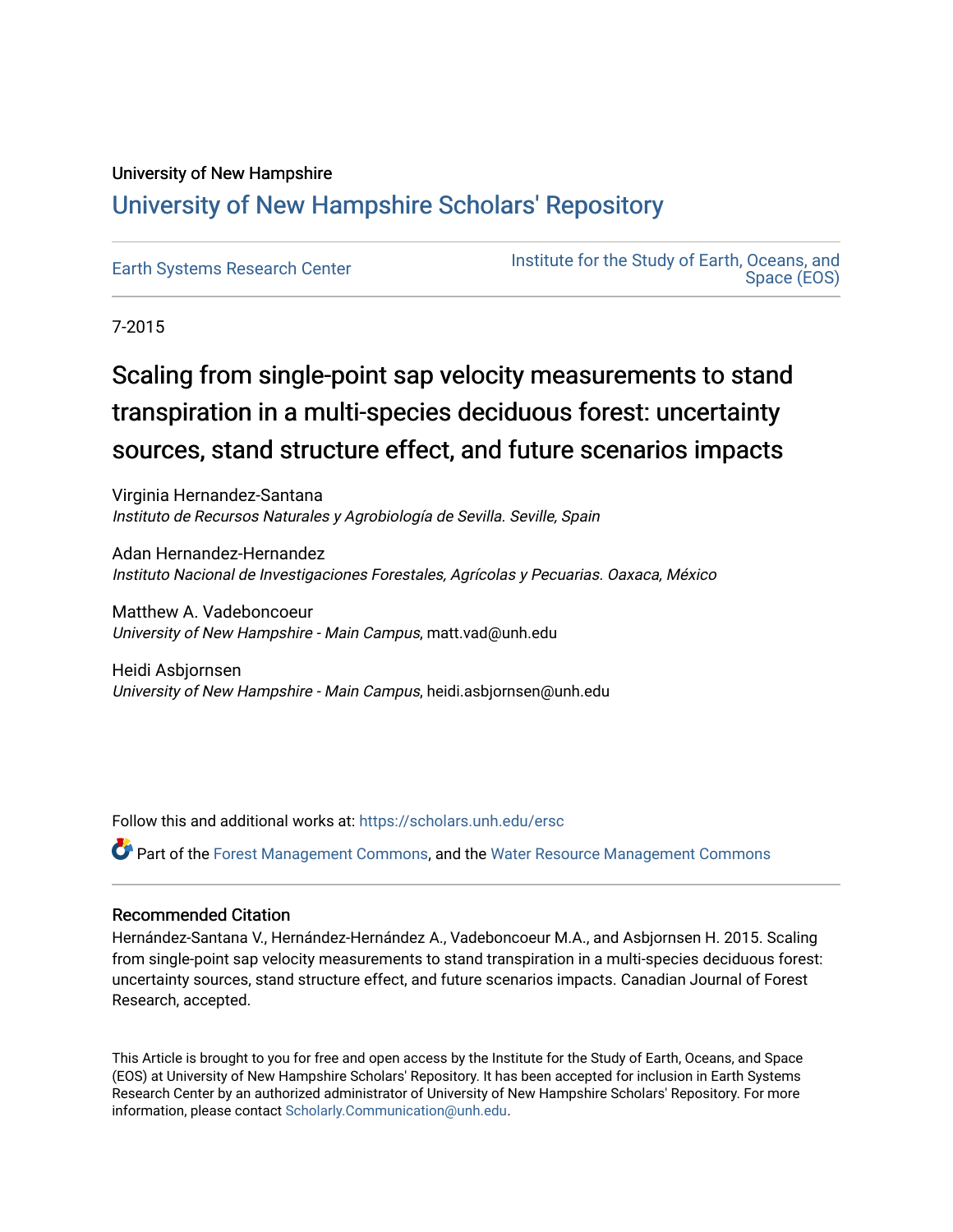# **Scaling from single-point sap velocity measurements to stand transpiration in a multi-species deciduous forest: Uncertainty sources, stand structure effect, and future scenarios**

**Virginia Hernández-Santana 1,2**

**Adán Hernández-Hernández 1,3**

**Matthew A. Vadeboncoeur <sup>2</sup>**

**Heidi Asbjornsen <sup>2</sup>**

<sup>1</sup> Instituto de Recursos Naturales y Agrobiología de Sevilla. Seville, Spain

<sup>2</sup> University of New Hampshire. Durham, NH, USA

<sup>3</sup> Instituto Nacional de Investigaciones Forestales, Agrícolas y Pecuarias. Oaxaca, México

© 2015, the authors.

**This postrpint (accepted manuscript version) is made available by the authors, in compliance with the [author rights policy](http://www.nrcresearchpress.com/page/authors/information/rights) of NRC Research Press.**

\_\_\_\_\_\_\_\_\_\_\_\_\_\_\_\_\_\_\_\_\_\_\_\_\_\_\_\_\_\_\_\_\_\_\_\_\_\_\_\_\_\_\_\_\_\_\_\_\_\_\_\_\_\_\_\_\_\_\_\_\_\_\_\_\_\_\_\_\_\_\_\_\_\_\_\_\_\_\_\_\_\_\_\_\_

Upon publication, the final version will be available from the [Canadian Journal of Forest Research.](http://www.nrcresearchpress.com/journal/cjfr)

This document should be cited as:

Hernández-Santana V., Hernández-Hernández A., Vadeboncoeur M.A., and Asbjornsen H. 2015. Scaling from single-point sap velocity measurements to stand transpiration in a multi-species deciduous forest: uncertainty sources, stand structure effect, and future scenarios impacts. *Canadian Journal of Forest Research*, accepted.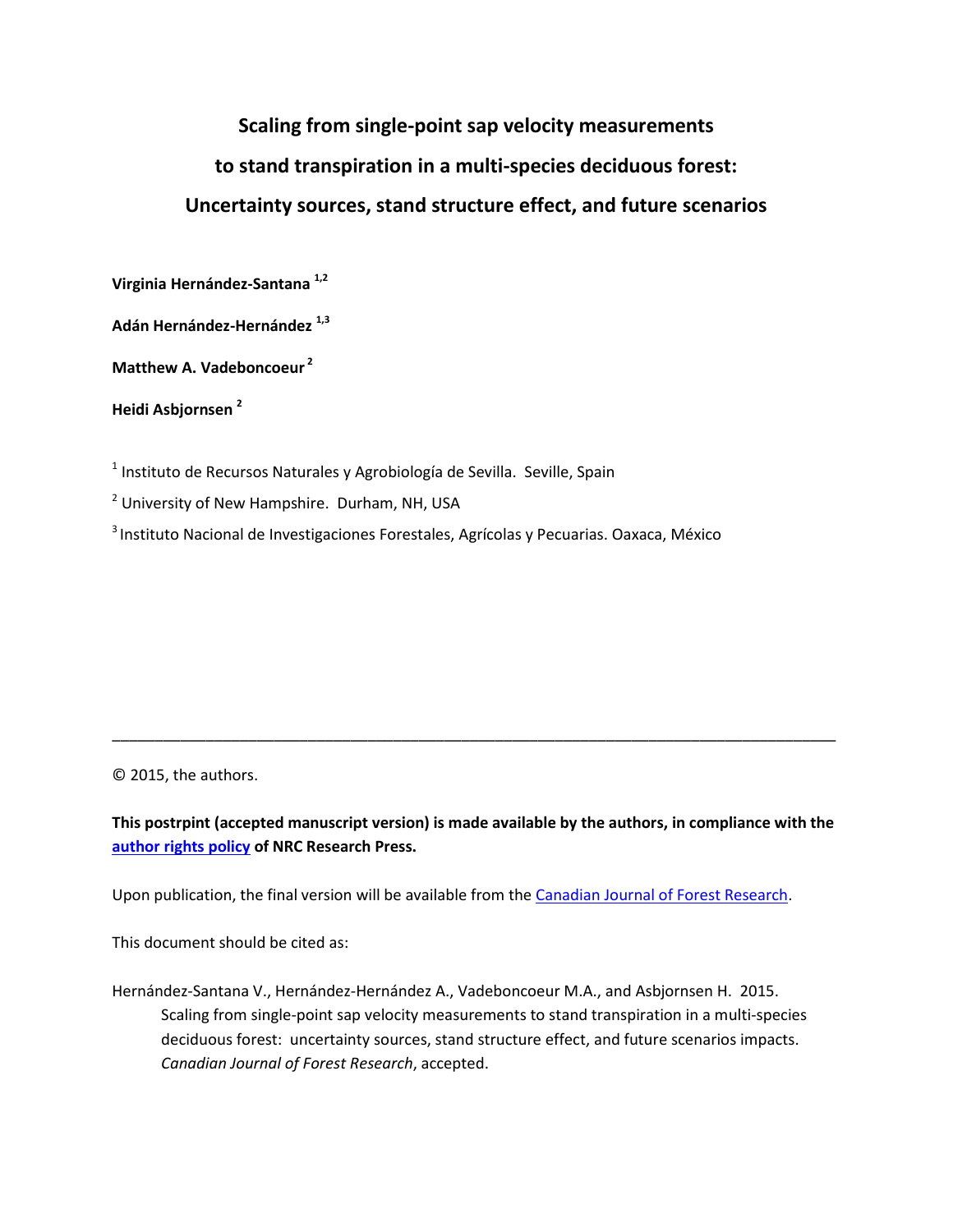# **ABSTRACT**

| $\overline{2}$ | A major challenge in studies estimating stand water use in mixed-species forests is how to               |
|----------------|----------------------------------------------------------------------------------------------------------|
| 3              | effectively scale data from individual trees to the stand. This is the case for forest ecosystems in the |
| 4              | northeastern USA where differences in water use among species and across different size classes have     |
| 5              | not been extensively studied, despite their relevance for a wide range of ecosystem services. Our        |
| 6              | objectives were to assess the importance of different sources of variability on transpiration upscaling  |
| 7              | and explore the potential impacts of future shifts in species composition on forest water budget. We     |
| 8              | measured sap velocity in five tree species (Fagus grandiflora, Acer rubrum, A. saccharum, Betula         |
| 9              | alleghaniensis, B. papyrifera) in a mature and young stand in NH (USA). Our results showed that the      |
| 10             | greatest potential source of error was radial variability and that tree size was more important than     |
| 11             | species in determining sap velocity. Total sapwood area was demonstrated to exert a strong controlling   |
| 12             | influence on transpiration, varying depending on tree size and species. We conclude that the effect of   |
| 13             | potential species shifts on transpiration will depend on the sap velocity, determined mainly by radial   |
| 14             | variation and tree size, but also on the sapwood area distribution in the stand.                         |

# **KEY WORDS**

 Sap velocity, stand transpiration, sapwood area, northern hardwood forest, diffuse-porous species, Heat Ratio Method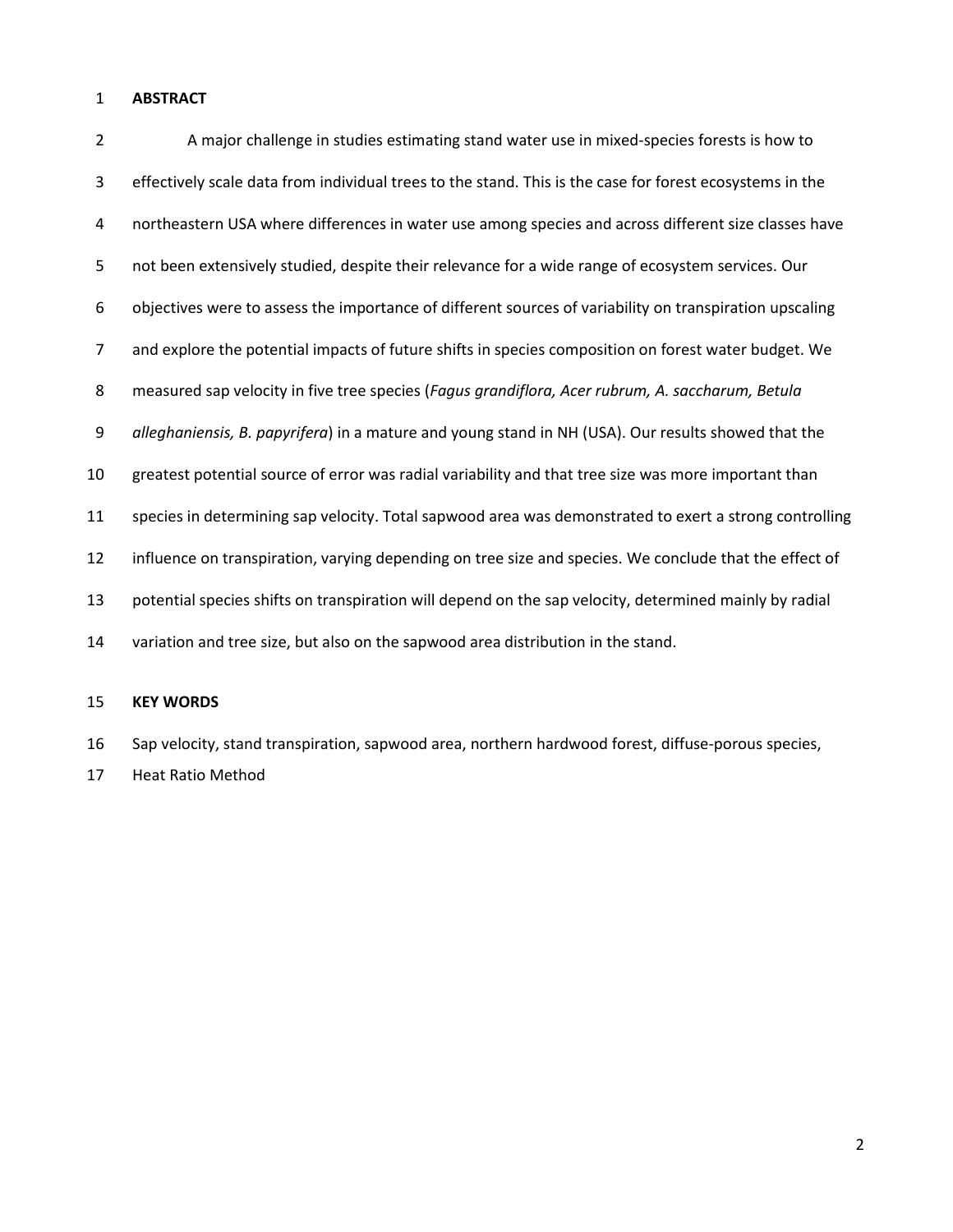#### **INTRODUCTION**

 Forest ecosystems in the northeastern USA provide important ecosystem services to dense population centers in the region, including regulation of water quality and quantity (Campbell et al. 2011), carbon sequestration and storage (Raciti et al. 2012), diverse wood products for timber, energy, 22 and pulp, as well as recreational opportunities. The biogeochemical cycles of nutrients and carbon have been well studied in the region's forests (Likens 2013), as have the hydrological effects of forest management (Hornbeck et al. 1993). However, much less attention has focused on understanding the patterns of water use in these forests.

 Relative to arid regions and intensive forestry plantations, tree water relations have received less attention in humid temperate forests, where precipitation is plentiful, forests are slow-growing, evapotranspiration is strongly energy-limited, and water stress is relatively infrequent. The diffuse- porous hardwoods that dominate the region's forests are generally considered to be relatively poorly adapted to moisture stress (Pederson et al. 2014). Despite the general perception that water is abundant 31 in the region and thus transpiration rates approximate potential evaporation (Zhang et al. 2004), emerging evidence suggests greater limitation on vegetation water use in humid regions than previously thought (Brzostek et al. 2014). Together with the forecasted increases in extended dry periods in the Northeastern USA (Hayhoe et al. 2007), this underscores the need for more in-depth analysis of stand level water use patterns by temperate mesic forests. Over longer time scales, changes in climate variables may produce shifts towards species more adapted to hot, dry summers (Mohan et al. 2009). In turn, changes in forest species composition, structure, and development stage have been widely shown to significantly alter stand water use patterns and, hence, streamflow response at watershed scales (Hornbeck et al. 1993). Thus, information about water use patterns by diverse tree species and the consequences for stand transpiration is critical to assessing potential impacts of environmental change drivers on watershed hydrology and guiding forest management and climate change adaptation practices (Grant et al. 2013).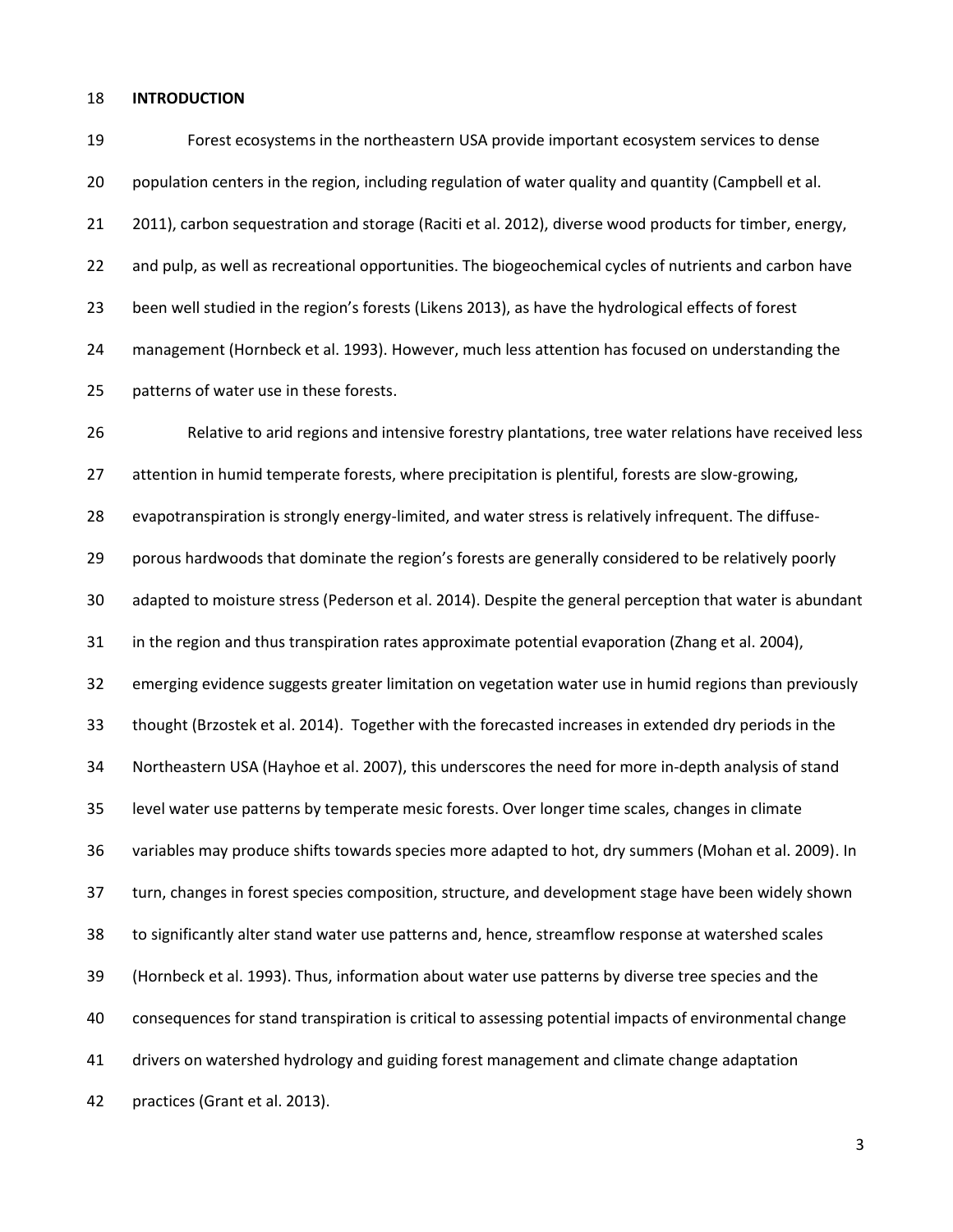A challenge to estimating stand level water use in highly heterogeneous forests such as the northern hardwoods is how to effectively scale data from individual trees to the stand (Wullschleger et al. 2001). Scaling water fluxes requires an appropriate sampling design to effectively capture stand structure and spatial distribution associated with trees of differing size, dimension, canopy position, leaf area and species (Köstner et al. 1998). In particular, much scientific debate has focused on understanding the relative importance of species identity *versus* stand structure in controlling stand transpiration. 49 While some studies suggest that tree size rather than species is the main determinant of stand transpiration (Meinzer et al. 2001, Wullschleger et al. 2001, McJannet et al. 2007), other studies point to substantial interspecific variability in water use (Granier et al. 1996, Dierick and Hölscher 2009, Cavaleri and Sack 2010). As size is often directly correlated with canopy position, tree size and canopy dominance may be confounded when analyzing different scaling approaches (McGill et al. 2006). Specifically, tree size (e.g., diameter at breast height -DBH, sapwood depth) is typically used as a scaling parameter as it is usually positively related to sap velocity (Meinzer et al. 2001, Jung et al. 2011). Understanding the relative importance of species differences and size is crucial to improving scaling approaches and predictive understanding of water fluxes in structurally complex and species diverse forest ecosystems. While work conducted in a range of forests world-wide generally show that sap velocity varies little with stand age and that scaling parameters such as SAI (sapwood area index) and LAI (leaf area index) often explain changes in water use patterns over time (Vertessy et al. 2001), much of this research has been conducted in relatively species-poor forests and less is known about water use patterns and scaling relationships in mixed-species mesic temperate forests (Grossiord et al. 2013, Kallarackal et al. 2013). We measured sap velocity and estimate tree and stand water use dynamics in five species across two northern hardwood stands in New Hampshire (USA). Our specific objectives were to: (i) Assess the importance of different sources of variability (radial, azimuthal and height variation, species identity and size class) when scaling from single-point measurements of sap velocity to tree- and stand scale estimates of transpiration.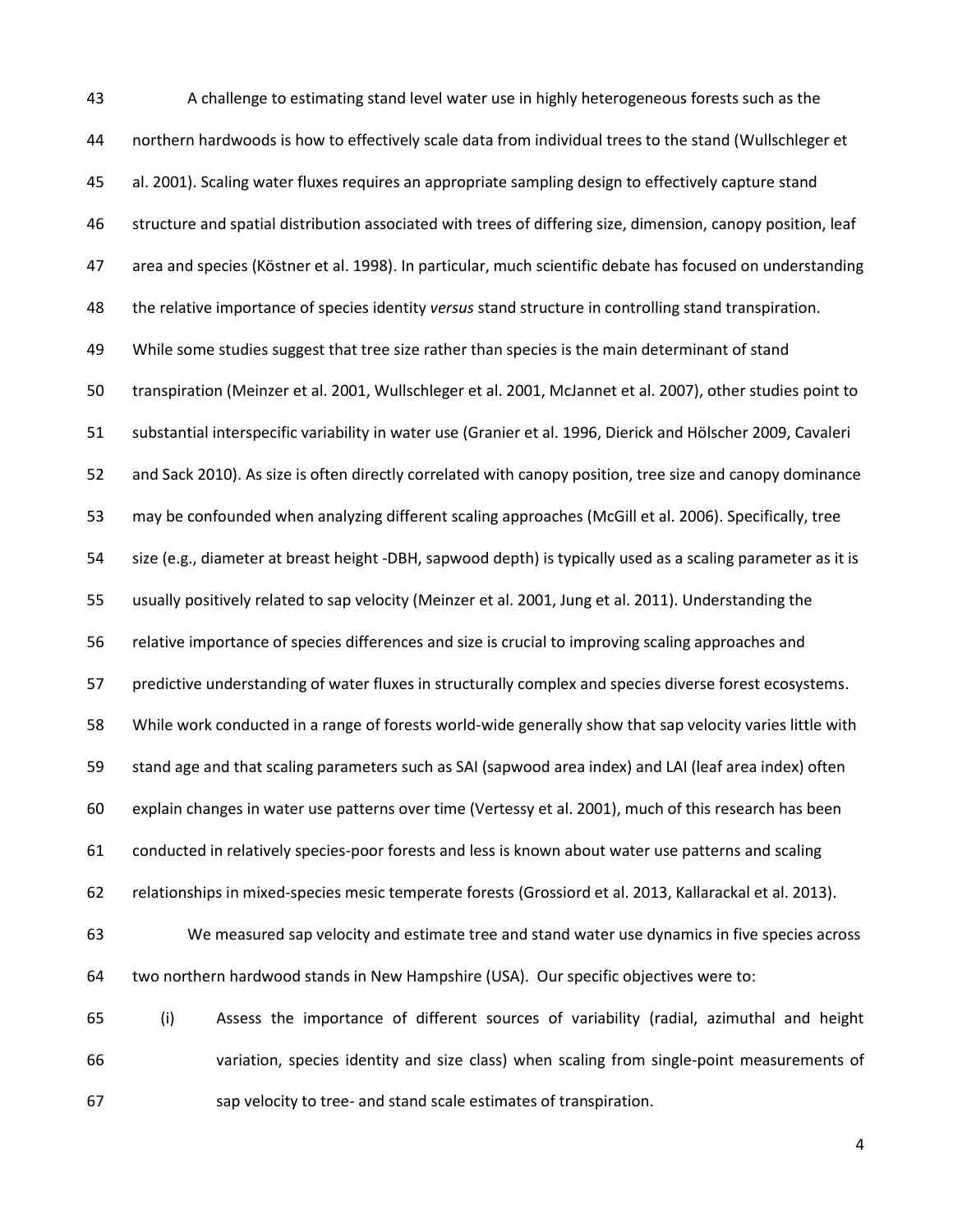(ii) Evaluate how species composition and canopy structure affect stand transpiration.

 (iii) Explore the potential impacts of future shifts in species composition in the region on forest water budget.

**METHODS**

# **Study site**

 This study was conducted in two forest stands located in the Bartlett Experimental Forest (BEF), in the White Mountain National Forest, New Hampshire, USA (44.05ºN, 71.28ºW). These two stands (described in Table 1) have been intensively studied since 2004 (e.g. Fatemi et al. 2011, Vadeboncoeur et al. 2012) and have been previously referred to as "C8" (mature; >130 years-old) and "C2" (young; 25 years-old).

 The climate is humid continental, with warm summers and cold winters; mean annual temperature is 7ºC. Annual precipitation averages 1,270 mm and is evenly distributed throughout the year. Soils are predominantly frigid Haplorthods developed on granitic glacial till. At approximately 300 m elevation, where our study plots are located, the forest is dominated by late-successional northern hardwood species including American beech, sugar maple, and yellow birch, in some stands mixed with eastern hemlock (*Tsuga canadensis*) (Leak, 1991). The region was cutover in the late 1800s and early 1900s. Since acquisition by the USA Forest Service circa 1915, some areas have been actively managed and others left unmanaged, providing an opportunity to compare forests of different successional stages in close proximity (Leak, 1996). In stands clearcut within the previous 40 years, early-successional species including pin cherry (*Prunus pensylvanica*), paper birch (*Betula papyrifera*), and red maple (*A. rubrum*) occur in combination with some of the later-successional species. 89 We measured sap velocity ( $v_s$ , cm<sup>3</sup> cm<sup>-2</sup> h<sup>-1</sup>) during two growing seasons, 2011 and 2013. In May 2011, fertilization treatments were initiated in our study stands as part of a larger study (MELNHE) aimed

at understanding nutrient limitations on various ecosystem processes in northern hardwood forests.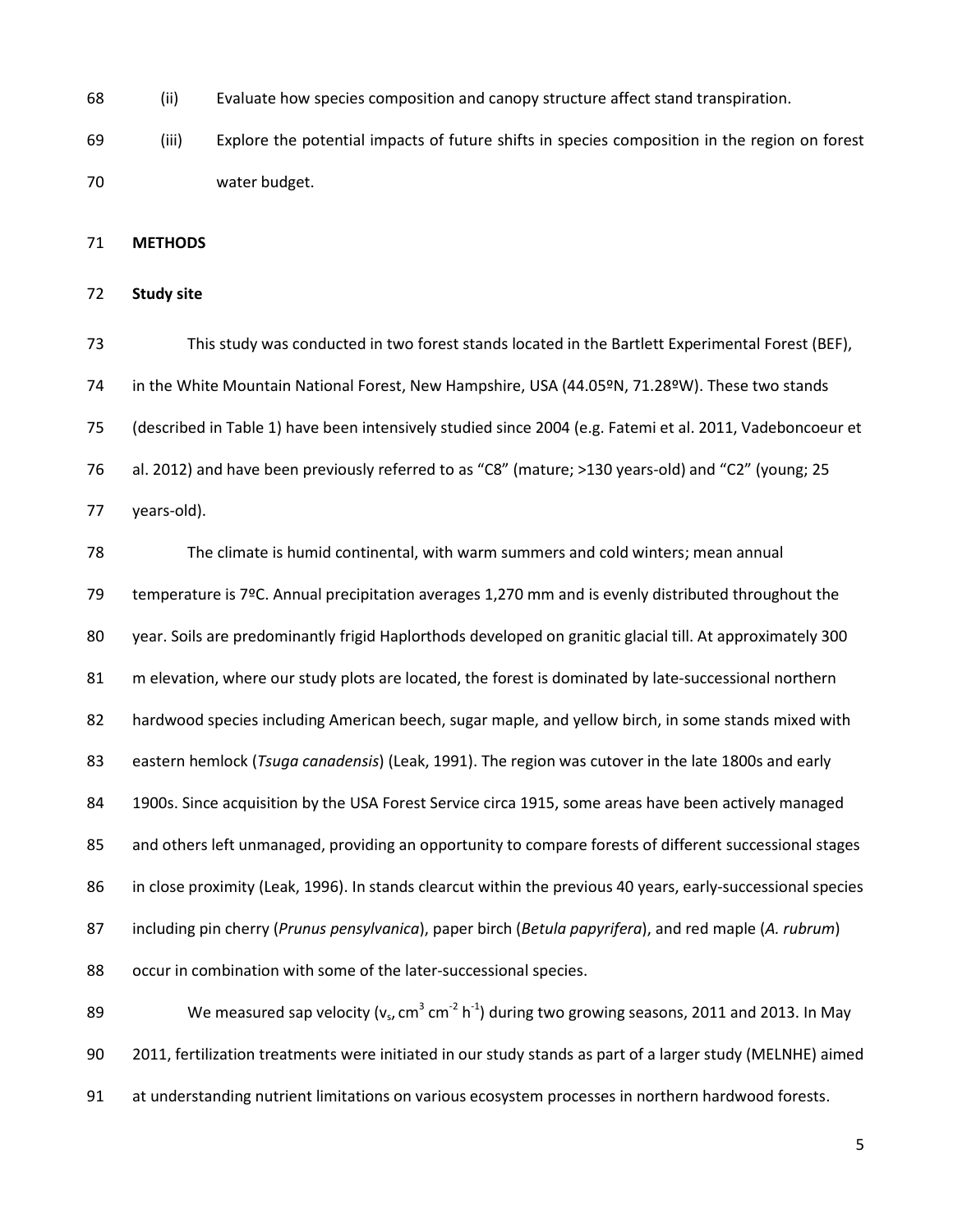92 Treatments included 30 kg N ha<sup>-1</sup> y<sup>-1</sup>, 10 kg P ha<sup>-1</sup> y<sup>-1</sup>, both N and P combined, as well as a control; these were assigned randomly to the 4 plots within each stand (Fisk et al. 2013). These relatively low fertilization rates are intended to show effects of nutrient enrichment over many years. Our data 95 showed no significant treatment effects on  $v_s$  in either 2011 or 2013, with the exception of red maple in the N plot in the young stand (Hernandez-Hernandez 2014). Thus, the data for red maple in this plot were excluded from the analyses presented here, and all other trees were pooled by species and stand 98 for analysis of species and tree size differences in  $v<sub>s</sub>$ , as well as sources of error in estimating water flux at the stand scale.

# **Observation conditions**

 During the 10-day preliminary observation period in 2011 (22 August to 31 August), maximum temperature averaged 18.2ºC and ranged from 15.6 to 20.3, and minimum temperature averaged 12.5ºC, ranging from 9.7 to 17.3. Daily maximum vapor pressure deficit ranged from 0.4 to 1.6 kPa, and 104 averaged 1.3 kPa. Daily incoming global radiation averaged 5000 W h<sup>-1</sup> m<sup>-2</sup>, with a range of 300-6800 105 W  $h^{-1}$  m<sup>-2</sup>.

 During the 41-day primary observation period in 2013 (5 July to 14 August), daily maximum temperature averaged 25.2 +/- 3.8 ºC, with a range of 17.8-33.0, and minimum temperature averaged 14.8 +/- 3.4ºC, with a range of 8.9 - 20.8. Daily maximum vapor pressure deficit ranged from 0.0 - 2.1 109 kPa, and averaged 1.1 kPa. Daily incoming global radiation averaged 5500 +/- 2060 W h<sup>-1</sup> m<sup>-2</sup>, with a 110 range of 640-8210 W h<sup>-1</sup> m<sup>-2</sup>. Soil moisture sensors were installed during this period as well. Soil moisture at 15 cm averaged about 30% at both sites, and the mean of 4 sensors did not decline below 27% at the young stand or 23% at the old stand. All the data were collected at the nearby Ameriflux tower [\(http://ameriflux.lbl.gov/\)](http://ameriflux.lbl.gov/).

# **Sap velocity measurements**

 Sap velocity was measured using the Heat Ratio Method (HRM) (Burgess et al. 2001). This method uses three probes (a heater and two temperature probes) arranged vertically with the heater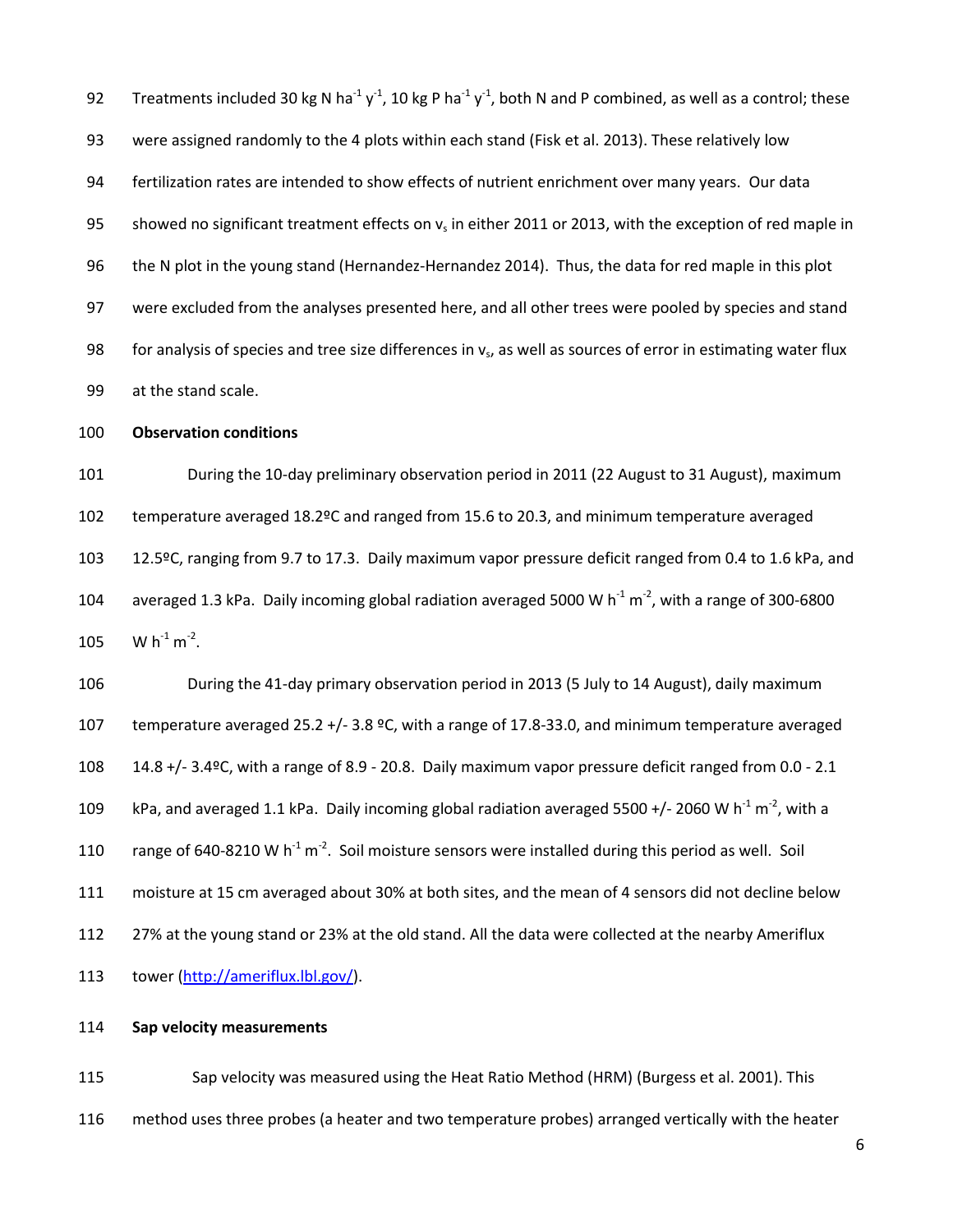117 located between the temperature probes. Following the release of a pulse of heat from the middle 118 probe, the HRM estimates sap velocity from the ratio of the increase in temperature, at points 119 equidistant downstream and upstream. Heat pulse velocity  $(v_h)$  is calculated as (Marshall, 1958):

120 
$$
v_h = \frac{k}{x} Ln\left(\frac{v_1}{v_2}\right) 3600 \tag{1}
$$

121 Where k is thermal diffusivity of a green fresh wood (cm<sup>2</sup> s<sup>-1</sup>), x is the distance between the heater probe 122 to either temperature probes (cm),  $v_1$  is upstream increase in temperature and  $v_2$  is downstream 123 increase in temperature from initial temperature ( $^{\circ}$ C). Sap velocity is then calculated after  $v_h$  is corrected for wounding and misalignment following Burgess et al. (2001). Each temperature probe consisted of three thermocouples located at depths of 1.0 (outer), 2.3 (middle) and 3.5 cm (inner) from the bark in 126 order to measure three different depths across the radial sapwood profile (Gebauer et al. 2008). 127 In the mature stand, two probe sets were installed in each sample tree in 2013 at N and S orientations (in 2011 only N orientation) whereas in the young stand only the N orientation was used due to the small DBH of these trees. To install each probe set, we carefully removed the bark from a small area before drilling three vertically-aligned holes 1.3 mm in diameter, 38 mm deep, and 6 mm apart. Petroleum jelly was used to ease probe insertion and maintain thermal contact between the probe and xylem tissue (Burgess et al. 2001). The whole area was then wrapped with reflective polyethylene air-cell insulation to minimize external heat exchange via radiation and conduction. Each probe set was connected via a 10 m cable and a multiplexer (AM 16/32B, Campbell Scientific Inc., Logan, UT, USA) to a datalogger (CR1000, Campbell Scientific Inc.). Temperature from each thermocouple was 136 logged following a heat pulse every 15 min, and  $v_s$  calculated according to Burgess et al. (2001). **In order to assess in greater detail the radial, azimuthal, and height variation in**  $v_s$ **, we conducted**  a more intensive measurement campaign on American beech trees in the mature stand from 22-31 August 2011. Twelve trees of different sizes (DBH 5.4-45.1 cm) were instrumented with one probe set 140 each installed with N orientation and at 1.3 m to evaluate changes in the radial profile of  $v_s$  with tree size. Two additional American beech trees of DBH of 7.6 cm and 6.9 cm were instrumented with eight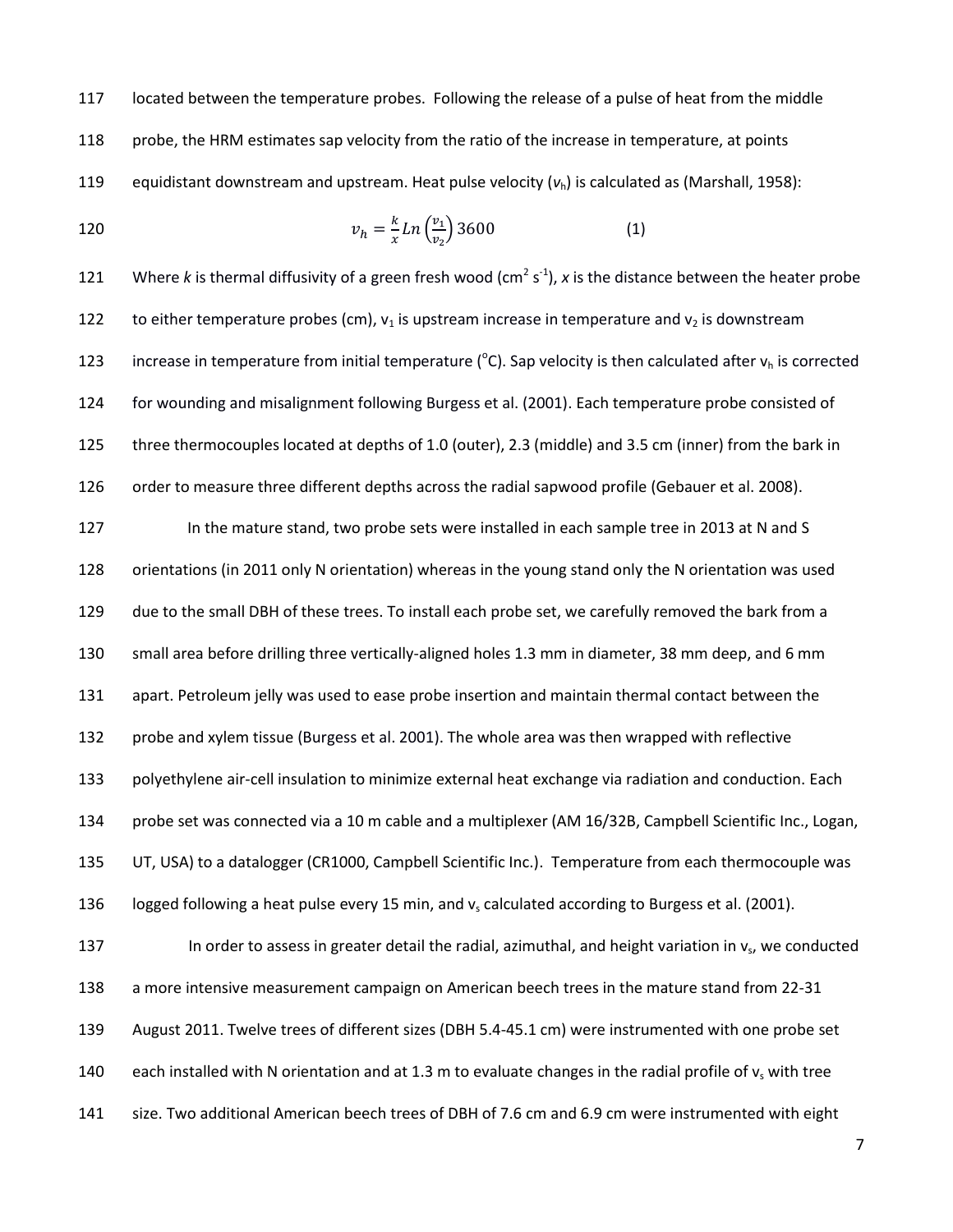142 probe sets each to assess the radial, azimuthal and height variability of  $v_s$ . Probe sets were installed at

two azimuthal orientations (N and S) and four different heights starting 25 cm above the ground surface.

The vertical distance between probe pairs with the same orientation was 86-89 cm.

145 For our primary data set,  $v_s$  was measured from 5 July to 14 August 2013 in three dominant 146 species in each stand (Table 1). The species examined for  $v<sub>s</sub>$  were sugar maple, American beech, and

147 yellow birch in the mature stand, and red maple, American beech, and white birch in the young stand.

Pin cherry, despite being a dominant species, was not measured in the young stand due to unsatisfactory

data quality during a preliminary data collection period, likely due to its very narrow sapwood. After

150 removing trees with large data gaps or poor-quality data, our final data set  $v_s$  for the entire

measurement period included 7-8 trees per species in the mature stand and 9-12 trees per species in the

young stand. All selected trees were healthy, dominant or co-dominant in canopy position, and had no

major injuries or defects apparent on the lower few meters of the bole. The DBH range of sample trees

was similar among the species in each stand: 29.4-58.4 for American beech, 28.9-55.4 for yellow birch,

and 32.0-50.2 for sugar maple in the mature stand, and 9.3-16.9 for American beech, 9.3-16.7 for white

birch, and 10.2-13.7 for red maple in the young stand.

 To determine whether it was appropriate to compare the data from the two years, we compared 158 the v<sub>s</sub> of the outer and middle sensors in the 8 American beech trees in which v<sub>s</sub> was measured in both 159 years. A mean  $v_s$  value for each tree was used as the dependent variable in a linear model, where "year" 160 was the fixed factor. We observed no significant difference between years (P=0.61 and P=0.17, for outer 161 and middle sensor, respectively), and thus,  $v_s$  data from both years were pooled for analyses of height and azimuthal variability and canopy position effect.

**Sapwood area estimates**

 Twenty representative (non-sample) trees of each dominant species in the young and old stand were surveyed in September 2012 and 2010, respectively, to derive allometric relationships between 166 DBH and sapwood area  $(A_s)$ , so we could estimate  $A_s$  for the trees monitored with sap flow sensors. For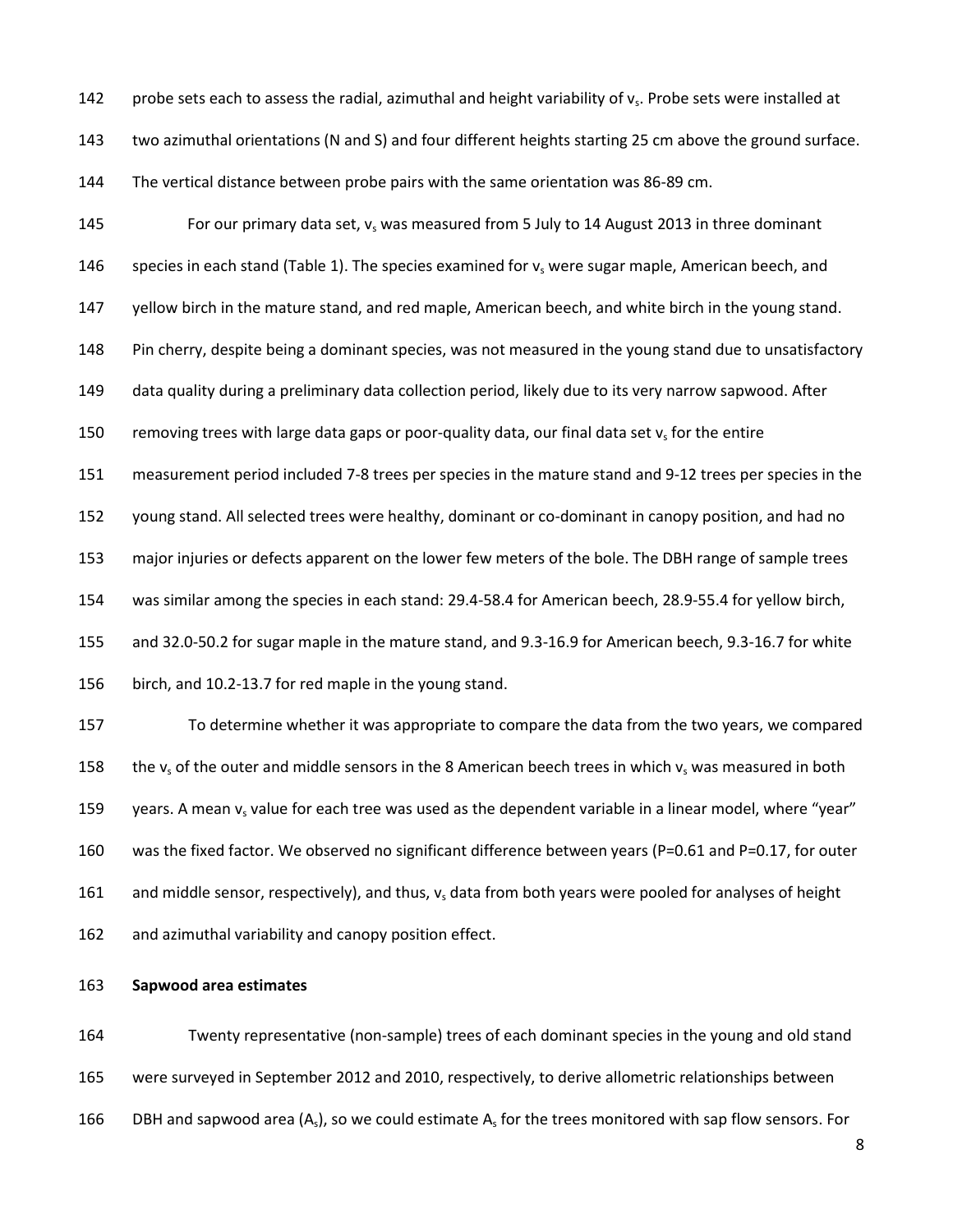each tree we recorded the DBH and extracted at least one increment core with a 5 mm diameter borer,

and sapwood depth was determined on each core by measuring the translucent section between the

bark and heartwood using a Vernier caliper (Table 2). Species-specific allometric equations were

developed to describe the relationship between sapwood depth and tree DBH data for the stand. For

171 each species, the relationship between A<sub>s</sub> and DBH was best explained by a power equation of the form

172  $A_s = a * DBH^b$ .

**Selecting sensor depths for comparisons among trees**

174 As sensor depths for all sample trees were the same, sapwood depths at which  $v_s$  was measured

(1.0, 2.2 and 3.5 cm) were expressed relative to the maximum sapwood depth of each sample tree

176 ranging from 0 (at the cambium) to 100% (at the estimated transition from sapwood to heartwood). This

information was used to select the most comparable sensor depths when comparing trees that varied in

DBH and sapwood thickness (Alvarado-Barrientos et al. 2013). For comparisons across size classes, all

trees across both stands were binned into DBH categories with break-points at 11.1, 19.1, 29.1, and 38.1

cm, in order to distribute the sample trees approximately evenly among size classes.

# **Canopy position effect**

182 To explore the influence of canopy position on v<sub>s</sub>, we analyzed data from both 2011 and 2013

collected in trees of similar DBH range (9.3-13.0 cm in young stand and 8.6-11.7 cm in mature stand) but

varying in canopy position (dominant or co-dominant in the young stand and sub-dominant,

intermediate in the mature stand). Using trees of similar size but differing in canopy position (dominant

in the young stand or subdominant in the mature stand) allowed us to separate the effect of tree size

187 from the effect of canopy position.

# **Scaling sap velocity to transpiration estimates for trees and stands**

189 In contrast to the selection of one depth for comparisons of  $v_s$  among trees (described above),

190 be used data from all depths to calculate whole tree sap flow  $(Q_s, cm^3 h^{-1})$  for each day. For each sample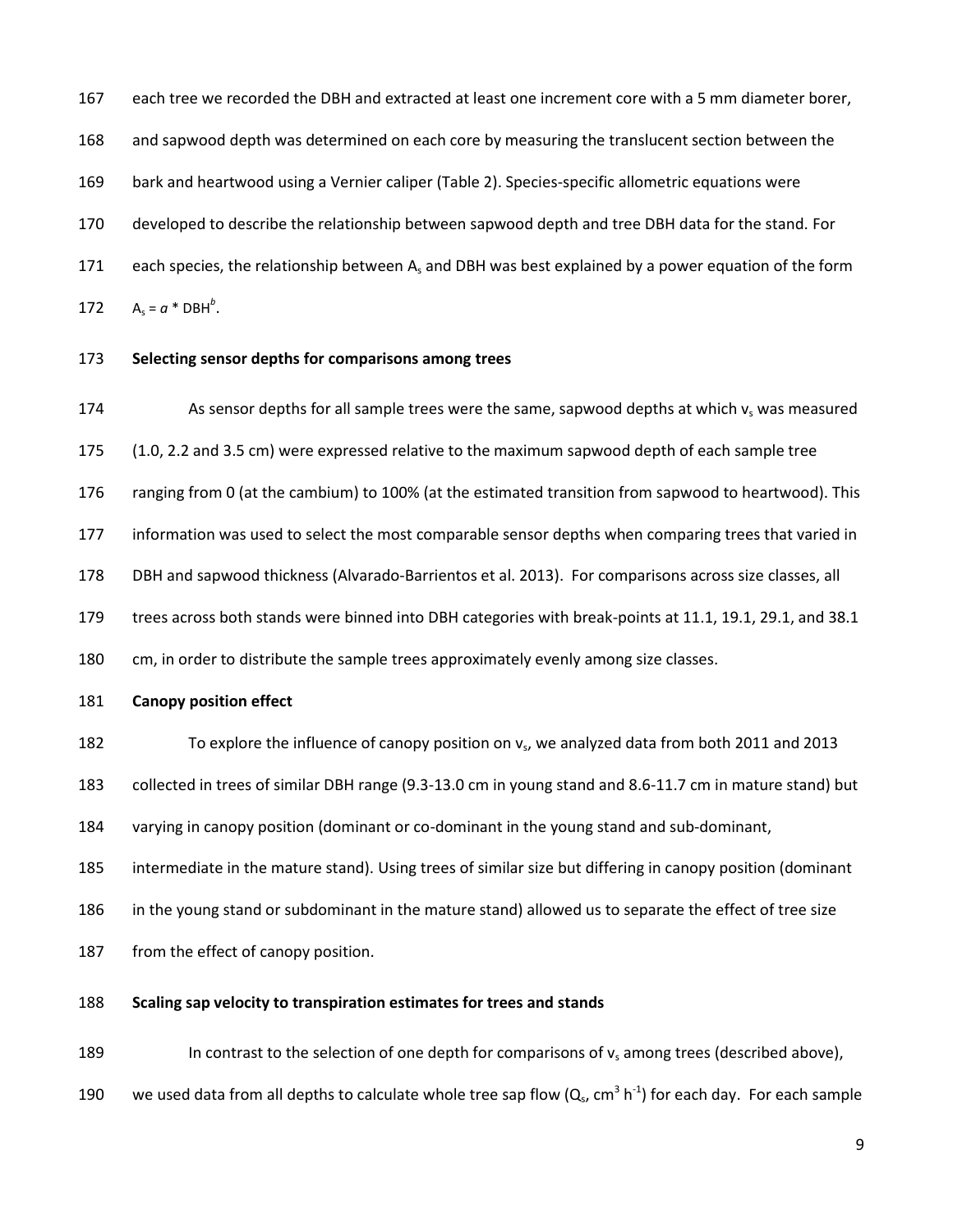tree, we divided the estimated sapwood area into three concentric rings, each corresponding to a sensor

depth using the weighted-average method (Hatton et al. 1990). The area of each cylinder was multiplied

193 by v<sub>s</sub> for that depth. The total sap flow of each effective area was summed to determine  $Q_s$ .

194 Stand-scale transpiration (T, mm  $h^{-1}$ ) was then calculated for both the mature and young stands

using stand inventories from 2011. Within the four 30 x 30 m plots in each stand, all trees >10 cm DBH

were identified and measured (0.36 ha total). Trees between 2-10 cm DBH were measured in twenty

subplots, each 5x5 m in size (0.05 ha total). Unsampled species accounted for 33% of basal area in the

young stand but only 10% in the mature stand (Table 1). In order to estimate stand-scale T, the sapwood

199 area and  $v_s$  of subdominant tree species were estimated using the allometric equation of the study

species within the same stand having the most similar DBH range.

201 Using the mean species  $Q_s$  of every tree of each stand and the tree density of each stand (considering separately the trees with DBH less and greater than 10 cm), we observed no significant 203 relationship between DBH and  $v_s$  for each stand.

 We further calculated stand T for different scenarios of shifts in species composition to heuristically assess boundaries to the potential impacts of species change on stand T, with theoretical 206 mono-species stands of each study species, assuming the same tree  $Q_s$  as obtained from the study.

#### **Statistical analysis**

 We used linear mixed models (LMM) to analyze the effects of radial variation, azimuthal, height, species, tree size (here as DBH) and canopy position (fixed factors) on *v<sup>s</sup>* (dependent variable). We generally obtained normal and homoscedastic residuals and thus no transformations of the variables were necessary. The protocol described in Zuur et al. (2009) was followed to determine the optimal random structure in each case, using Akaike's information criterion (AIC) to select the best models. The 213 random structures we compared were  $\alpha$ 1|stand/plot/, $\alpha$ 1|stand,  $\alpha$ 1|plot and a simple linear model with no random structure, where stand is young or mature stand and plot indicates in which treatment plot 215 the tree was located. The first two random structures were only used when we pooled together the data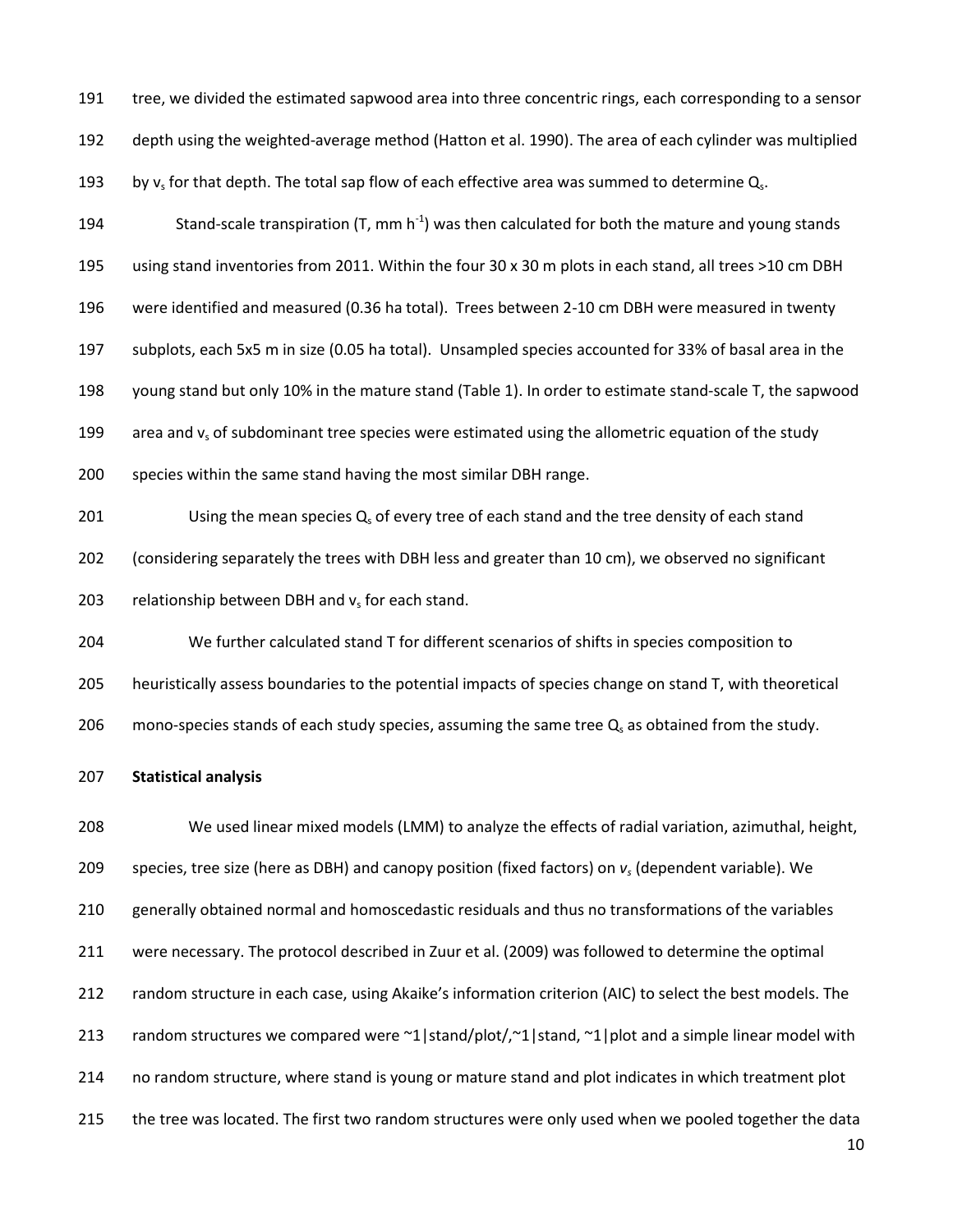216 of the two stands for the statistical analysis (tree size and canopy position). The fixed effects were analyzed in simple models, each of them at a time, comparing each model with the fixed effect with a null model without the factor we are interested. The likelihood ratio was used to test for the significance of each fixed factor (Zuur et al. 2009). All analyses were conducted with the R package 'nlme R' (Pinheiro et al. 2011). When multilevel analyses were necessary, "pair.wise.test" analysis was conducted and P values were Bonferroni adjusted. For mixed models, the package "multcomp" was used (Hothorn et al. 2014).

**RESULTS**

# **Within-tree sap velocity variability**

225 Analysis of the radial variation of  $v_s$  within sapwood in the young stand showed no consistent relationship for the different sensor depths (1.0, 2.2 and 3.5 cm for the inner, middle and outer sensor in each studied individual) across the three species (Fig. 1). On the contrary, the radial profile was similar in the three species monitored in the mature stand (no significant interaction between radial profile and 229 species). In the mature stand,  $v_s$  measured at the middle and inner sensor positions were similar to each 230 other and greater than the outer sensor position. This difference was significant in yellow birch and sugar maple but not in American beech, although the mean values in American beech followed the same general pattern. No interaction between tree size and radial profile was found in either stand probably due to the small DBH range analyzed. For the intensive measurements on American beech, no significant differences were observed 235 for  $v_s$  measurements between the N and S orientation in either 2011 or 2013, nor was there an effect of

236 height or the interaction between radial and azimuthal measurements on  $v_s$  of American beech in 2011

(P>0.05, data not shown).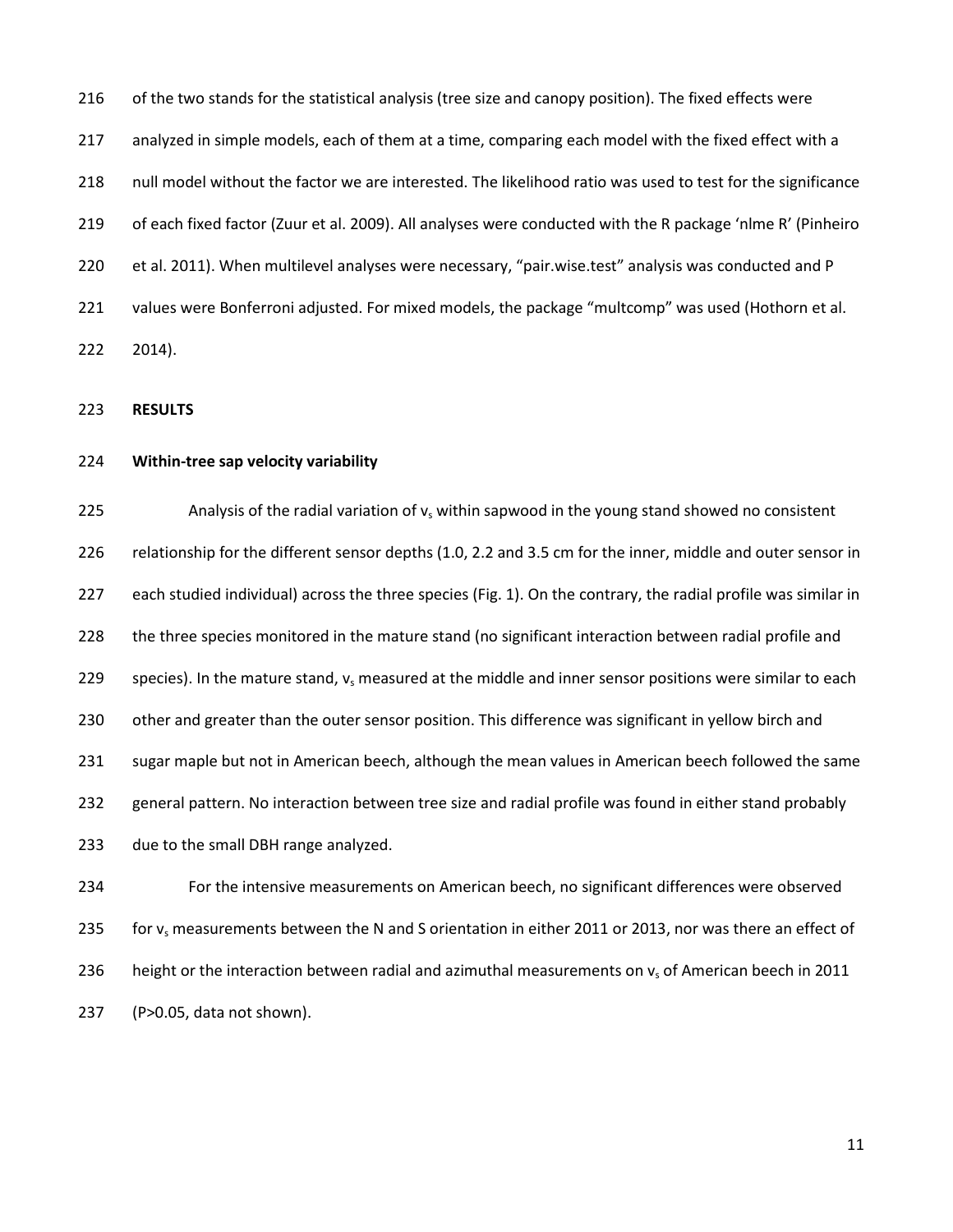### 238 **Species differences**

239 To examine the differences among species and remove the size effect from the analysis, we 240 calculated the relative depth of each sensor within the sapwood as described previously, i.e., each 241 sensor depth was normalized by the maximum sapwood depth of each individual. The sensors used for 242 the species comparison were in a relative position range of 30%-60% of total sapwood depth. In general, 243 for mature stand trees, the middle sensor (and in a few individuals, the inner sensor) was located within 244 this range, whereas for young stand trees, it was the outer sensor. In general, the species in the young 245 stand had greater  $v_s$  (Fig. 2). White birch had significantly higher  $v_s$  than the other species in both stands, 246 except in the young stand that showed a statistically similar  $v_s$  to American beech. Comparing between 247 congeneric species in the mature and young stand, we observed no significant site differences in 248 American beech or between the two maple species, although there was a trend of greater  $v_s$  for the American beech and maple in the young stand relative to the old stand (26.2±0.7 and 20.3±1.6 cm<sup>3</sup> cm<sup>-2</sup> 249 250 h<sup>-1</sup> in American beech in young and old stand, respectively and 17.2  $\pm$  0.5 and 15.1  $\pm$  1.0 cm<sup>3</sup> cm<sup>-2</sup> h<sup>-1</sup> in 251 red maple in young stand and sugar maple in old stand, respectively; all results hereafter reported as 252 mean ± SE). However, a significant difference was observed for the two birch species, white birch in the 253 young stand having significantly higher v<sub>s</sub> (31.8 ± 0.6 cm<sup>3</sup> cm<sup>-2</sup> h<sup>-1</sup>) than yellow birch in the mature stand 254 (15.8  $\pm$  1.3 cm<sup>3</sup> cm<sup>-2</sup> h<sup>-1</sup>). Comparing across all species and sites, the maple species had the lowest v<sub>s</sub>, but 255 these values were only significantly different from white birch.

# 256 **Tree size and canopy position effect**

257 Using the same relative position approach as for the species comparison (above) and all sample 258 trees in both stands for 2013, the results showed significant differences in  $v<sub>s</sub>$  due to tree size (Fig. 3), with 259 higher values (25.1 cm<sup>3</sup> cm<sup>-2</sup> h<sup>-1</sup> on average) associated with smaller DBH size classes (< 29.1 cm) and 260 significantly smaller values (17.6 cm<sup>3</sup> cm<sup>-2</sup> h<sup>-1</sup> on average) recorded for trees with DBH > 29 cm. This DBH 261 division corresponds to the DBH ranges in the young and old stands.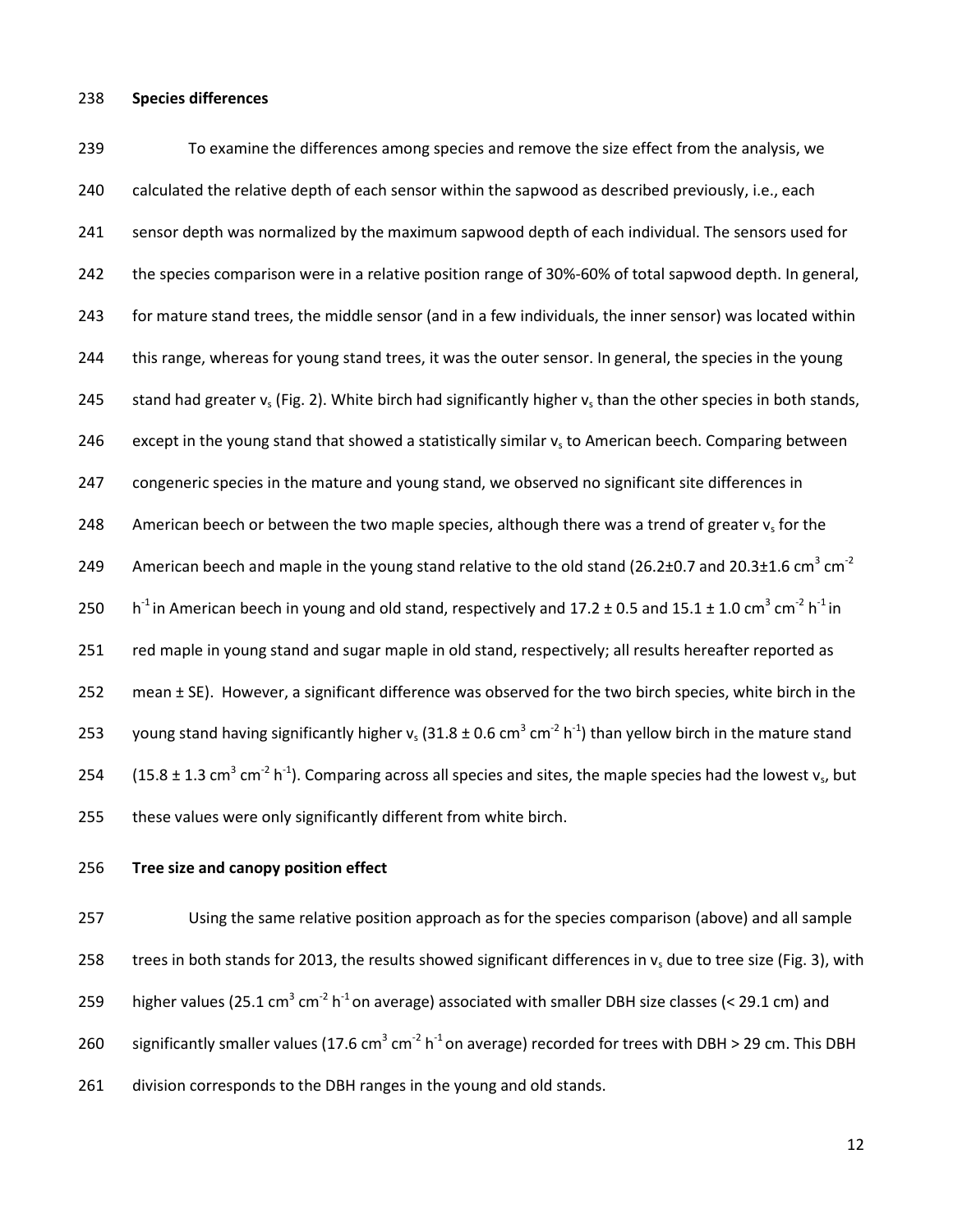- 262 Regarding the effect of canopy position on  $v_s$ , the results (Fig. 4) showed that the trees in the
- 263 young stand had significantly higher  $v_s$  than trees of similar size in the mature stand. This difference can
- 264 be seen in both the outer sensor (26.0 $\pm$ 2.5 in dominant and 13.3 $\pm$ 4.1 cm<sup>3</sup> cm<sup>-2</sup> h<sup>-1</sup> in sub-dominant trees)
- 265 and middle sensor (26.4 $\pm$ 3.5 in dominant and 4.1 $\pm$ 2.4 cm<sup>3</sup> cm<sup>-2</sup> h<sup>-1</sup> in sub-dominant trees).
- 

# 266 **Stand-scale transpiration estimates**

- 267 Although  $v_s$  was in general higher in the species of the young stand than in the mature stand, the 268 greater total sapwood area of the mature stand (27.2  $m^2$  ha<sup>-1</sup>) compared to the young stand 269 (18.8 m<sup>2</sup> ha<sup>-1</sup>) resulted in a greater total daily stand T in the mature stand (5.3 mm day<sup>-1</sup>) than in the 270 young stand (4.9 mm  $h^{-1}$ ) (Fig. 5).
- 271 **Species change scenarios**

272 Under a scenario whereby future management leads to dominance by sugar maple, stand T 273 vould increase substantially (Fig. 5) (9.2 mm day<sup>-1</sup>), while dominance by American beech would have the 274 Iowest stand T in both the mature and young stands (3.2 and 3.9 mm day<sup>-1</sup> in mature and young stand, 275 respectively) (Fig. 5). A future scenario where the young stand is dominated by white birch would have 276 the greatest transpiration (7.4 mm day<sup>-1</sup>) of the species considered in the young plot.

# 277 **DISCUSSION**

278 Our analysis of the different sources of uncertainty in the  $v_s$  measurements (radial, azimuthal 279 and height heterogeneity) showed that only radial variation in  $v_s$  had a significant effect on  $v_s$  determination and thus should be considered in sample design and scaling (Fig. 1). Previous works have 281 attributed radial variability in  $v_s$  to the type and arrangement of sap conducting tissue (e.g. vessel diameter, spatial distribution of the vessels within a given growth ring; Swanson 1994), the vertical distribution of foliage in the crown (Fiora and Cescatti 2008), the effect of differential water stored along the sapwood (Ford et al. 2004), and outer rings compensating for embolization in older sapwood (Granier et al. 1994). The azimuthal variation observed in other works (Lu et al. 2000) was not found in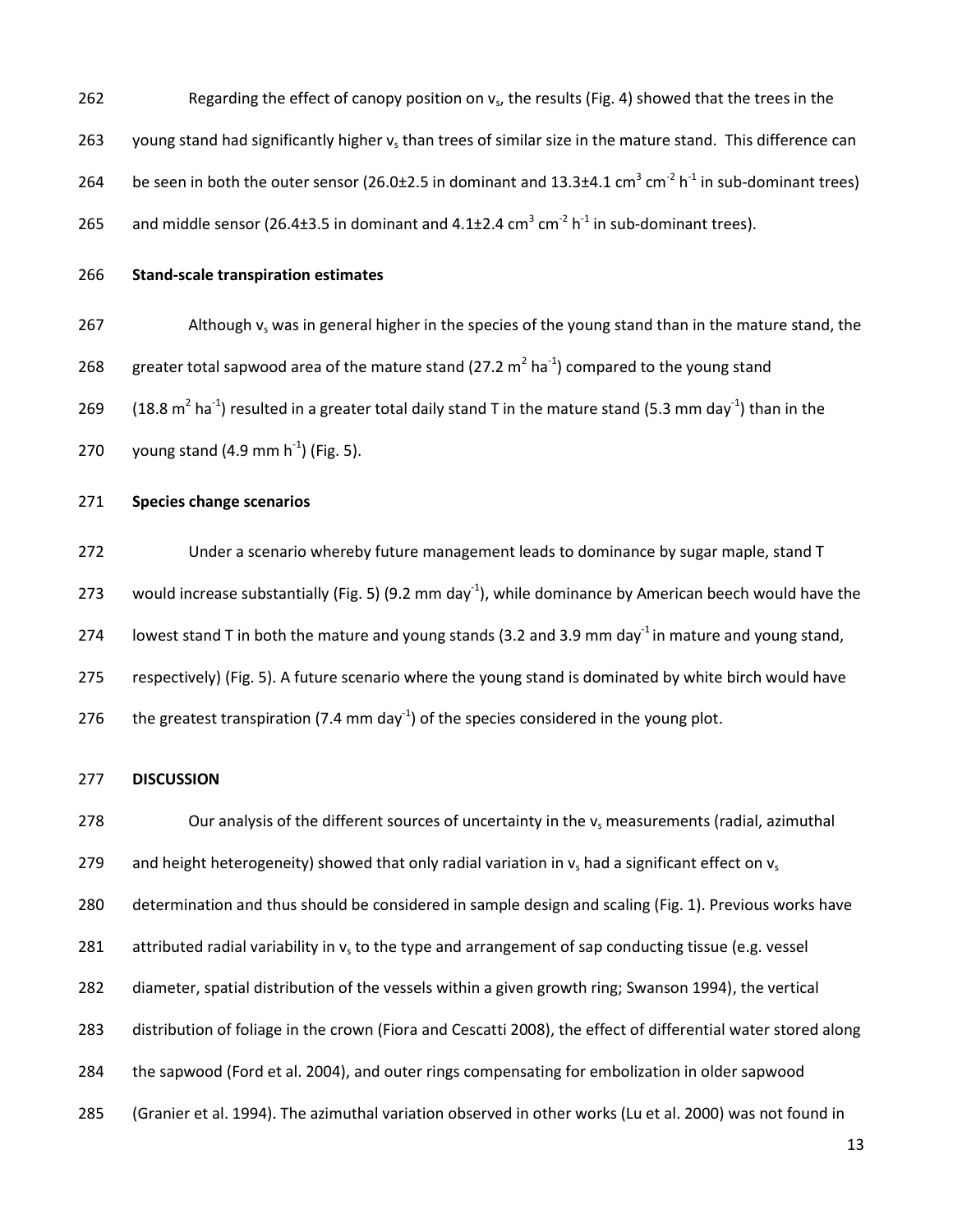286 our study probably due to the closed canopy of the study stand, and consequently, the lack of strong azimuthal variation in solar radiation within individual crowns. The lack of an effect of height variation on  $v_s$  in our study may be at least in part due to the small sample size (n = 2); nevertheless, some 289 researchers have previously reported a correlation between  $v_s$  and height (Loustau et al. 1998). The sources of variability in plant water use patterns in structurally complex and species diverse forests are often much greater compared to species-poor forests or timber plantations, and this heterogeneity has important implications for estimating stand water use (Wullschleger et al. 2001). No 293 major differences in  $v_s$  were observed among the studied species other than white birch presenting 294 higher  $v_s$  than the other species (Fig. 2). The differences between species may be attributed to several factors, including leaf-level properties, growth strategy, site characteristics, and canopy position. White 296 birch is a shade-intolerant early successional species, and therefore has fast growth rates and quickly 297 establishes canopy dominance in young stands. To achieve higher  $v_s$  than other co-existing species, white birch should have higher stomatal conductance, a hydraulic system allowing high water use rates, and 299 the capacity to tolerate a higher water potential gradient. Although studies comparing these 300 characteristics for our study species are lacking, our results showing that white birch had a higher  $v_s$  than red maple is consistent with reported lower stomatal densities and longer guard cells in white birch compared to red maple (Abrams and Kubiske 1990). While previous studies have assessed water use patterns in some of these species (e.g., sugar maple, yellow birch: Tang et al. 2006; red maple and white birch: Bovard et al. 2005), these studies were conducted in different forest types (northern central hardwoods, mixed-hardwood forest in northern Lower Michigan, respectively), and we are not aware of any simultaneous comparisons within forests where these species co-exist. Although it is difficult to compare the absolute numbers of other studies with our study due to differences in tree age, stand structure, and climate, the trends found in our study are consistent with the findings of Tang et al. (2006), which showed a similar sap flux per unit of sapwood area for both yellow birch and sugar maple. However, contrary to our findings, Bovard et al. (2005) found that red maple and white birch presented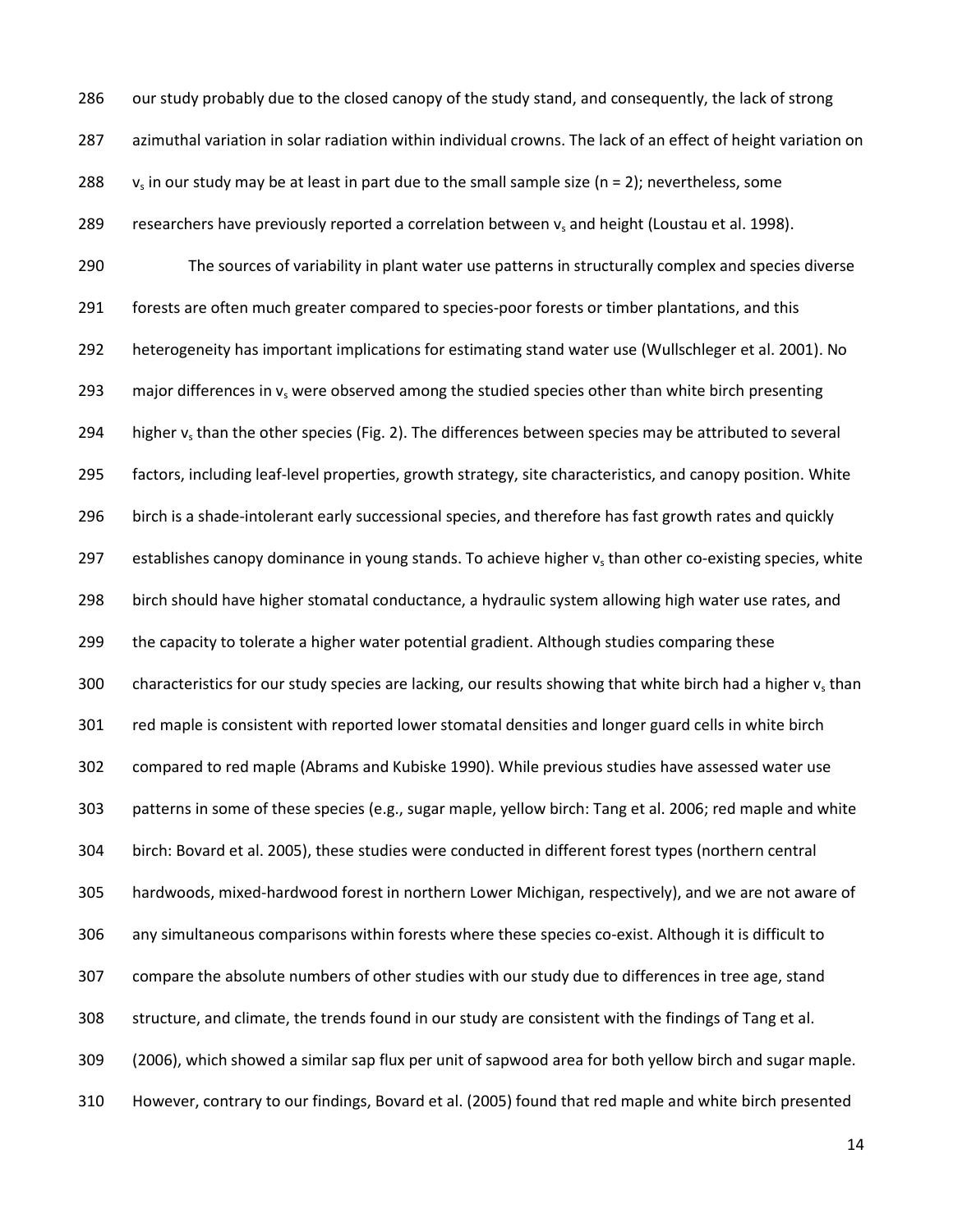311 similar stand transpiration for both species (0.1 kg m<sup>-2</sup> day<sup>-1</sup>). Federer and Gee (1976) predicted that yellow birch should have higher transpiration rates than American beech and sugar maple due to the differences in diffusion resistances of abaxial leaf surfaces. However, we did not observe significant 314 differences in  $v_s$  among these species (Fig. 2).

315 Nevertheless, we did observe a clear effect of tree size on  $v<sub>s</sub>$ , with the normalized sensor in the 316 sapwood having significantly greater  $v_s$  in trees with DBH < 29 cm relative to larger trees (Fig. 3, this comparison shows data only from dominant trees either in the young or mature stand). Smaller, younger trees generally have faster growth rates (including DBH, height, and foliage) in order to compete with other trees, whereas old trees have reached their maximum growth rate and may allocate resources to other functions (e.g., maintenance respiration). Our findings that size had a direct influence on water use patterns while species did not is consistent with the idea of functional convergence, which suggests that because plants operate within given biophysical limits, they develop common physiologies for water uptake across taxa (Meinzer et al. 2001, Jung et al. 2011). Thus, tree water uptake would be more controlled by biophysical limits such as radiation than by any differences between species. A positive 325 relationship between tree size and  $v_s$  and  $Q_s$  has been widely reported (McJannet et al. 2007, Dierick and Hölscher 2009, Jung et al. 2011), although in some works negative relationships have been found 327 (Meinzer et al. 2001). The lack of a significant statistical correlation between DBH and  $v_s$  in our study for each stand is likely explained by the relatively small range of DBH sizes sampled in each stand. The intensive study of American beech trees of similar size but in different canopy positions

330 pointed to a clear effect of canopy position on v., as reported previously (Hernandez-Santana et al.

2011). We observed much lower  $v_s$  in the subdominant trees of the mature stand than in the dominant

trees of the young stand, likely due to the lower leaf-to-sapwood area ratio and lower solar radiation for

- mature stand American beech trees. Although these data were collected in different years, which may
- introduce confounding factors due to differing environmental conditions, performing the statistical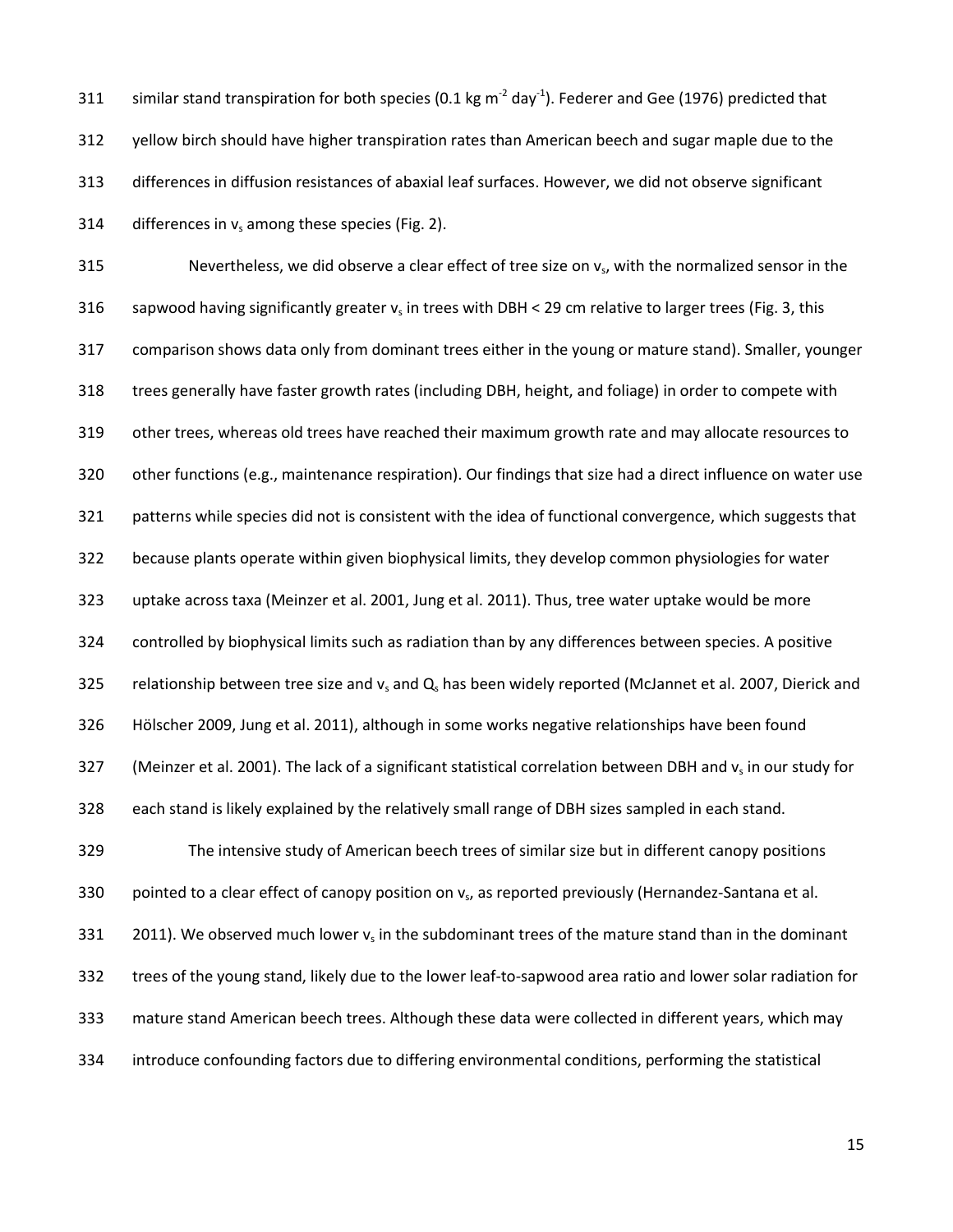analyses on the entire data set encompassing a large degree of environmental variability provided greater confidence in our results of a strong significant difference.

337 Although trees of the younger stand had higher  $v_s$  compared to the mature stand, stand transpiration was still greater in the mature stand, primarily attributed to differences in basal area and, thus, sapwood area. Our results are contrary to studies showing that water use by younger stands is greater than for older stands (Vertessy et al. 2001, Moore et al. 2004, Buckley et al. 2012). However, in 341 these studies the greater water use observed in the younger stand was mainly driven by greater sapwood area instead of higher  $v_s$ , as observed in our study. In the pure stands examined in these 343 studies, greater tree density per surface area was associated with greater A, and LAI. In our study, however, the young stand has a higher tree density than mature stand (Table 1), but the mature stand has a higher tree density of bigger trees (>10 cm). That difference could explain why we found a similar 346 LAI but a higher  $A_s$  in mature stand than in young stand. Therefore, the greater T observed in our northern hardwood forest mature stand may be explained by the greater complexity in tree species 348 composition and shade tolerances, resulting in the higher total stand  $A_s$  we observed (Table 1) Shade tolerant tree species such as American beech and sugar maple of DBH ≥ 10 cm were the main 350 contributors to mature stand T. The young stand on the other hand, had lower basal area,  $A_s$  (Table 1) and consequently lower T, which was mainly a result of a larger number of trees with DBH between 2-10 cm, particularly American beech, red maple and pin cherry. Total leaf area and mass were similar between the two stands (Table 1), as is common following the earliest successional stages in northern 354 hardwood forests (Covington and Aber 1980). Our study species differed in As, particularly in the young stand, where red maple and white birch had little or no heartwood up to 5 cm DBH, while American beech had a substantial amount of heartwood (e.g. heartwood area was ~30% of basal area in 10 cm 357 trees). This difference in A<sub>s</sub> partly explains why American beech T was lower than red maple (Fig 5), 358 despite  $v_s$  in American beech being higher than in maple. Our scaled estimates of water use in the young stand were in fact considerably lower than in the mature stand, though some caution in interpreting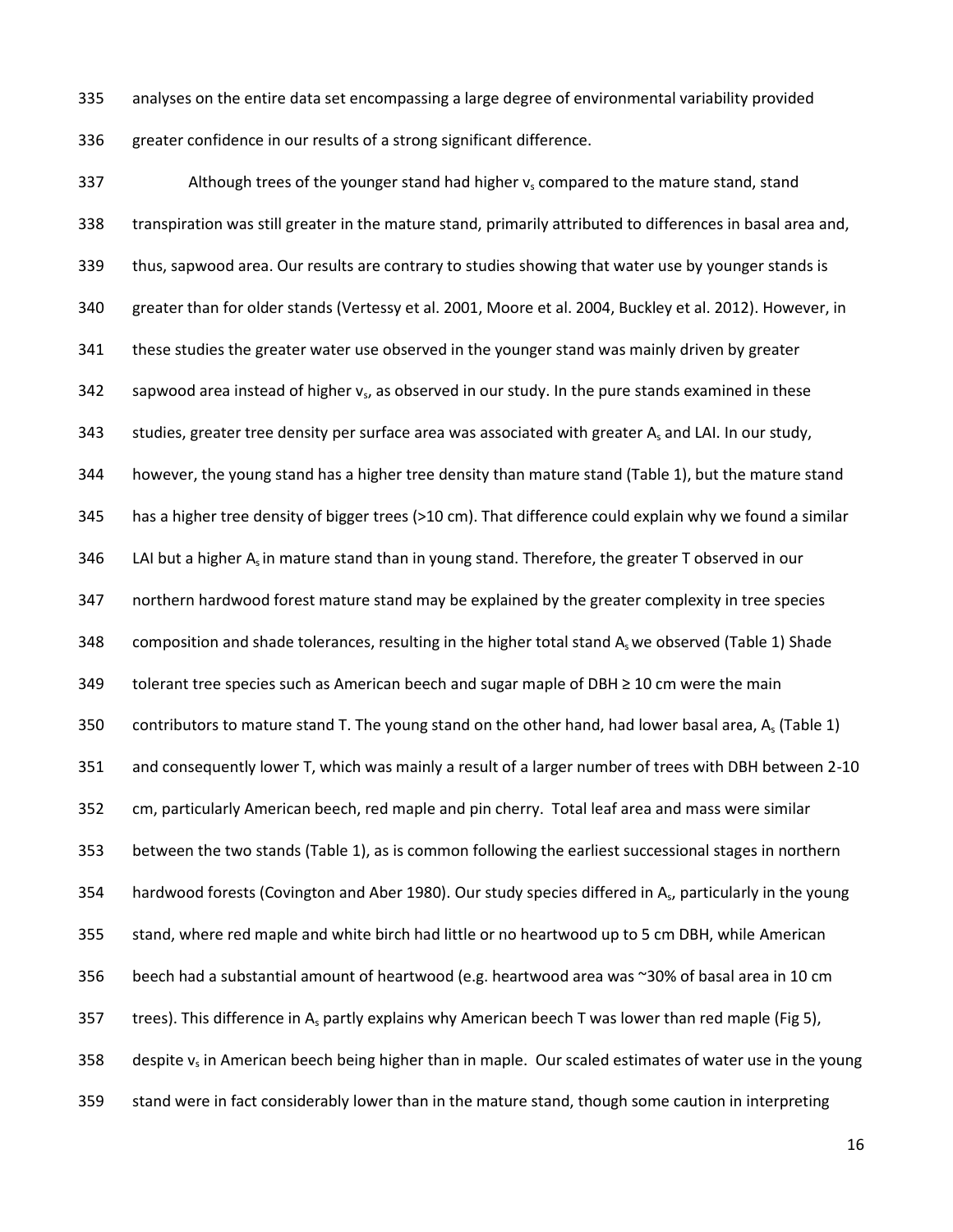these results is warranted due to uncertainty resulting from extrapolating sap velocities to trees of sizes and species (including pin cherry) for which we did not measure sap velocities. Thus, in our study, species-specific sapwood area per ground area and the spatial distribution of trees of different species 363 were more important than interspecific differences in  $v_s$  in determining water use at the tree and stand scales as recognized in other studies (Wullschleger et al. 2001, Bovard et al. 2005, Mackay et al. 2010). For instance, Wullschleger et al. (2001) working in a forest composed of both ring-porous and diffuse- porous species, concluded that transpiration is likely dominated by the species that dominates total sapwood area. Similarly, Bovard et al. (2005) reported that much of the variation in transpiration among different stands within a forest composed by bigtooth aspen (*Populus grandidentata* Michx.*)*, white birch, red maple, and red oak (*Quercus rubra* L.*)* was due to large differences in stand level sapwood area.

371 A clear effect of the differences in species' sapwood area and  $v_s$  on stand T was also observed when the hypothetical scenarios of shifts in species composition were assessed. The transpiration results calculated using the sap flow data by species and tree density for each scenarios of 100% dominance by each species (Fig. 5) showed that a shift towards dominance by sugar maple would result in the highest T 375 (9.2 mm day<sup>-1</sup>) despite having the lowest v<sub>s</sub> of the mature stand species (Fig. 2). Sugar maple has the highest sapwood area at any DBH of the three species studied and American beech the lowest. For example, for a tree of a DBH of 30 cm, the sapwood area is around 33% higher in sugar maple than in American beech. Management efforts to increase the dominance of sugar maple would therefore increase T and decrease water yield. We did not study mature red maple, but it also had quite high sapwood area as a fraction of total basal area, and increases in red maple may be more likely a result of climate change, as it is a highly plastic species with a wide geographic and edaphic range (Abrams 1998). On the other hand, dominance by American beech (as a consequence of disturbance or management that inadvertently encourages the success of root-sprouting species), would lead to the lowest stand 384 transpiration at both stand ages (3.9 and 3.2 mm day<sup>-1</sup> in young and mature stands, respectively) despite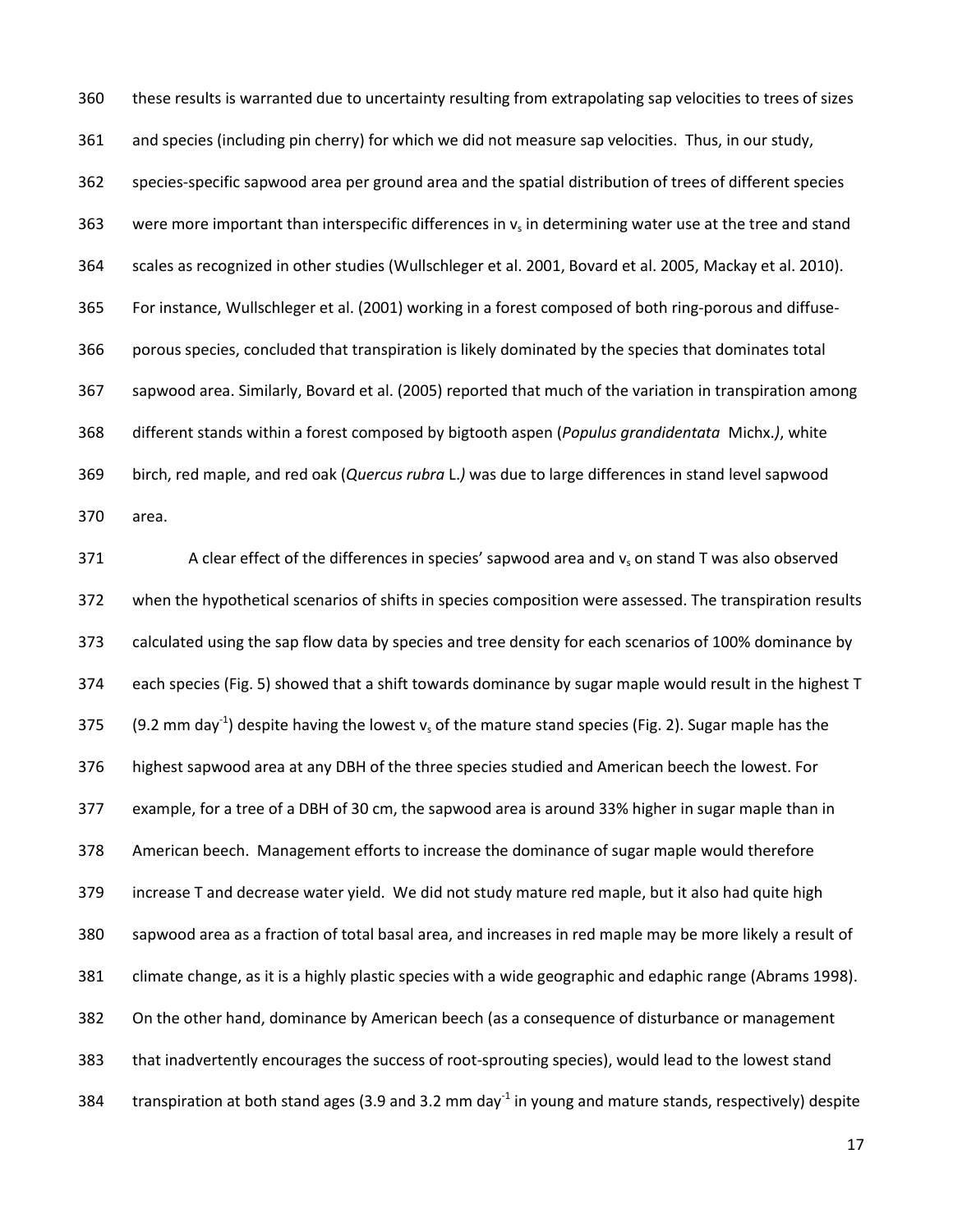385 being the species presenting the highest  $v_s$  in the mature stand and the second highest  $v_s$  in the young

stand. Shifts in forest composition from mixed mature northern hardwoods to sprout-regenerated

American beech, as has occurred to some extent in other stands with the Hubbard Brook Experimental

Forest (Hane 2003; Weeks et al. 2009) might therefore be expected to decrease evapotranspiration,

which has indeed been observed (Hamburg et al. 2013).

 A hypothetical young stand with 100% white birch would have the greatest transpiration (7.4  $\,$  mm day<sup>-1</sup>). These bounding cases are heuristic tools and do not necessarily represent realistic trajectories. For example, relative shade intolerance of yellow birch would limit its dominance in a mature stand, though it can be quite important in post-disturbance forests even into maturity (Nowacki and Abrams 2014). With climate warming over the next century, most of the northern hardwood species we studied are projected to decline in dominance in the region, though red maple may increase along with species with more southern distributions such as oaks (Mohan et al. 2009). Red oak may be poised to do particularly well, as it is near the northern limit of its range in northern New Hampshire, and is already present in low abundance near these study plots. As a ring-porous species, it is functionally quite distinct from the diffuse-porous hardwoods we studied; sapwood tends to be narrow but highly conductive, and may use considerably more water than the diffuse-porous species it replaces (Catovsky et al. 2002), in which case we would not expect the rough scaling of transpiration with sapwood area to hold as does within the diffuse-porous hardwoods.

 Long-term monitoring of species composition and regeneration dynamics together with modeling simulations may enhance capacity to accurately predict likely future scenarios of species shifts and their implications for stand water use patterns and responses to extreme climate events. Within the forecasted future scenario of high intensity precipitation and extended dry periods (Swain and Hayhoe 2014), forest management efforts might focus not only on favoring species with efficient water use (Grant et al. 2013), which in this landscape seems to mean species with less sapwood area. Stand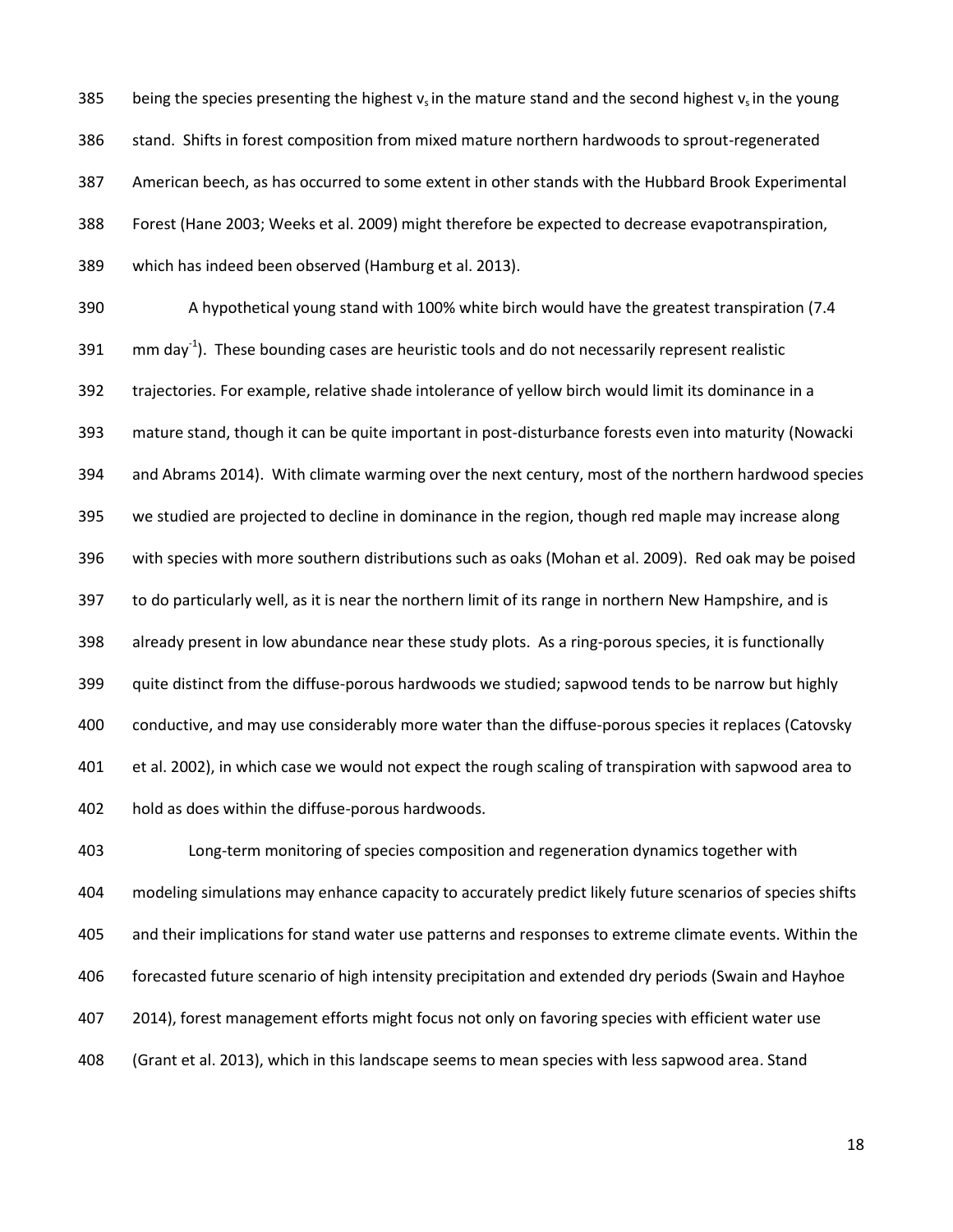409 transpiration is mainly dominated by the species dominating the total  $A<sub>s</sub>$ , and thus, favoring diffuse-

410 porous species with less  $A_s$  may better maintain water yields.

#### **CONCLUSIONS**

 In this study, we found that tree size is more important than species in determining sap velocity in this mesic temperate forest of the northeastern USA. Tree size also had an important effect on estimates of total sapwood area and canopy structure. However, total sapwood area, which has been demonstrated to exert a strong controlling influence on stand transpiration, also varies depending on species composition. The effects of radial variability on sap velocity should be considered as a major potential source of error when scaling sap velocity to tree water use, and was found to differ by both tree size and species in the young and small trees. Thus, reliable measurements of stand water use in multi-species diffuse-porous deciduous forests could be achieved considering the variability of sap 420 velocity in size class and canopy position, rather than species and the sapwood area dependent on both the species and the size. Furthermore, the effect of potential species shifts on stand transpiration will depend on the sap velocity, determined mainly by radial variation and tree size, but also on the sapwood area distribution in the stand.

# **ACKNOWLEDGEMENTS**

 This work was funded by the University of New Hampshire and the New Hampshire Agricultural Experiment Station. The Bartlett Experimental Forest is operated by the USDA Forest Service Northern Research Station. S. Mcgraw, P. Pellissier, C. Breton, S. Alvarado-Barrientos, R. Snyder and Z. Aldag assisted in the field and in the lab. The 2011 stand inventory was led by S. Goswami. Tree heights were measured and compiled by C. Blodgett, T. Fahey, and L. Liu. Andrew Richardson shared meteorology and solar radiation data from the Bartlett Amerflux tower. The stands used in this experiment are maintained and monitored by the MELNHE project under the direction of Ruth Yanai and Melany Fisk, with funding from NSF grants DEB 0235650 and DEB 0949324.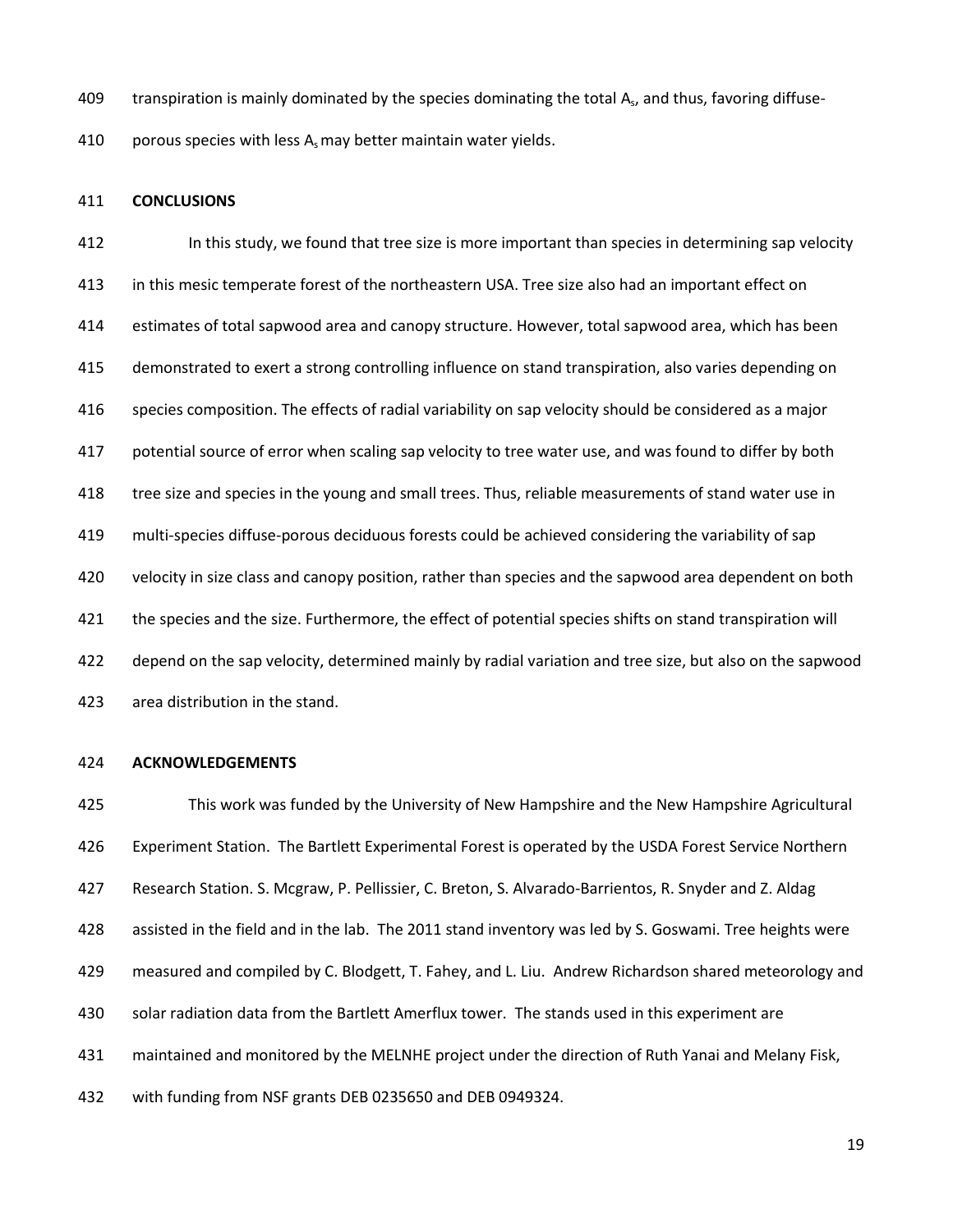#### **REFERENCES**

Abrams, M.D. 1998. The red maple paradox. Bioscience **48**:355–364.

- Alvarado-Barrientos, M.S., Hernandez-Santana, V., and Asbjornsen, H. 2013. [Variability of the radial](http://www.sciencedirect.com/science/article/pii/S0168192312002560)  profile of sap velocity in *Pinus patula* [from contrasting stands within the seasonal cloud forest zone](http://www.sciencedirect.com/science/article/pii/S0168192312002560)  [of Veracruz, Mexico.](http://www.sciencedirect.com/science/article/pii/S0168192312002560) Agr. Forest Meteorol. **168**: 108-119
- Bovard, B.D., Curtis, P.S., Vogel, C.S., Su, C.S., and Schmid, H.P. 2005. Environmental controls on sap flow in a northern hardwood forest. Tree Physiol. **25**: 31-38
- Brzostek, E. R., D. Dragoni, H. P. Schmid, A. F. Rahman, D. Sims, C. a Wayson, D. J. Johnson, and Phillips, R.P. 2014. Chronic water stress reduces tree growth and the carbon sink of deciduous hardwood forests. Global Change Biol. **20**:2531–2539.
- Buckley, T.N., Turnbull, T.L., Pfautsch, S., Gharun, M., Adams, M.A., 2012. Differences in water use between mature and post-fire regrowth stands of subalpine *Eucalyptus delegatensis* R. Baker. Forest Ecol. Manag. **270**: 1-10.
- Burgess, S.S.O, Adams, M.A., Turner, N.C., Beverly, C.R., Ong, C.K., Khan, A.A.H., and Bleby, T.M. 2001. An improved heat pulse method to measure low and reverse rates of sap flow in woody plants. Tree Physiol. **21**: 589-598.
- Campbell, J.K., Driscoll, C.T., Pourmokhtarian, A., and Hayhoe, K. 2011. Streamflow responses to past and projected future changes in climate at the Hubbard Brook Experimental Forest, New Hampshire, United States. Water Resour. Res. 47, DOI: 10.1029/2010WR009438
- Catovsky, S., Holbrook, N.M., Bazzaz, F.A. 2002. Coupling whole-tree transpiration and canopy photosynthesis in coniferous and broad-leaved tree species. Can. J. For. Res. **32**:295–309.
- Cavaleri, M.A., and Sack, L. 2010. Comparative water use of native and invasive plants at multiple scales: a global meta-analysis. Ecology **91**: 2705-2715.
- Covington, W.W., Aber, J.D. 1980. Leaf production during secondary succession in northern hardwoods. Ecology 61:200–204.
- Dierick, D., and Hoelscher, D. 2009. Species-specific tree water use characteristics in reforestation stands in the Philippines. Agr. Forest Meteorol. **149**: 1317-1326.
- Fatemi, F. R., R. D. Yanai, S. P. Hamburg, M. A. Vadeboncoeur, M. A. Arthur, R. D. Briggs, and Levine, C.R. 2011. Allometric equations for young northern hardwoods: the importance of age-specific equations for estimating aboveground biomass. Can. J. For. Res. **41**:881–891.
- Federer, C.A. and Gee, G.W. 1976. Diffusion resistance and xylem potential in stressed and unstressed northern hardwood trees. Ecology **57**: 975-984.
- Fiora, A., and Cescatti, A. 2008. . Vertical foliage distribution determines the radial pattern of sap flux density in *Picea abies*. Tree physiol. **28**: 1317-1323
- Fisk, M.C., Ratliff, T.J., Goswami, S., and Yanai, R.D., 2013. Synergistic soil response to nitrogen plus phosphorus fertilization in hardwood forests. Biogeochemistry.
- Ford, C.R., McGuire, M.A., Mitchell, R.J., and Teskey, R.O. 2004. Assessing variation in the radial profile of sap flux density in *Pinus* species and its effect on daily water use. Tree Physiol. **24**: 241–249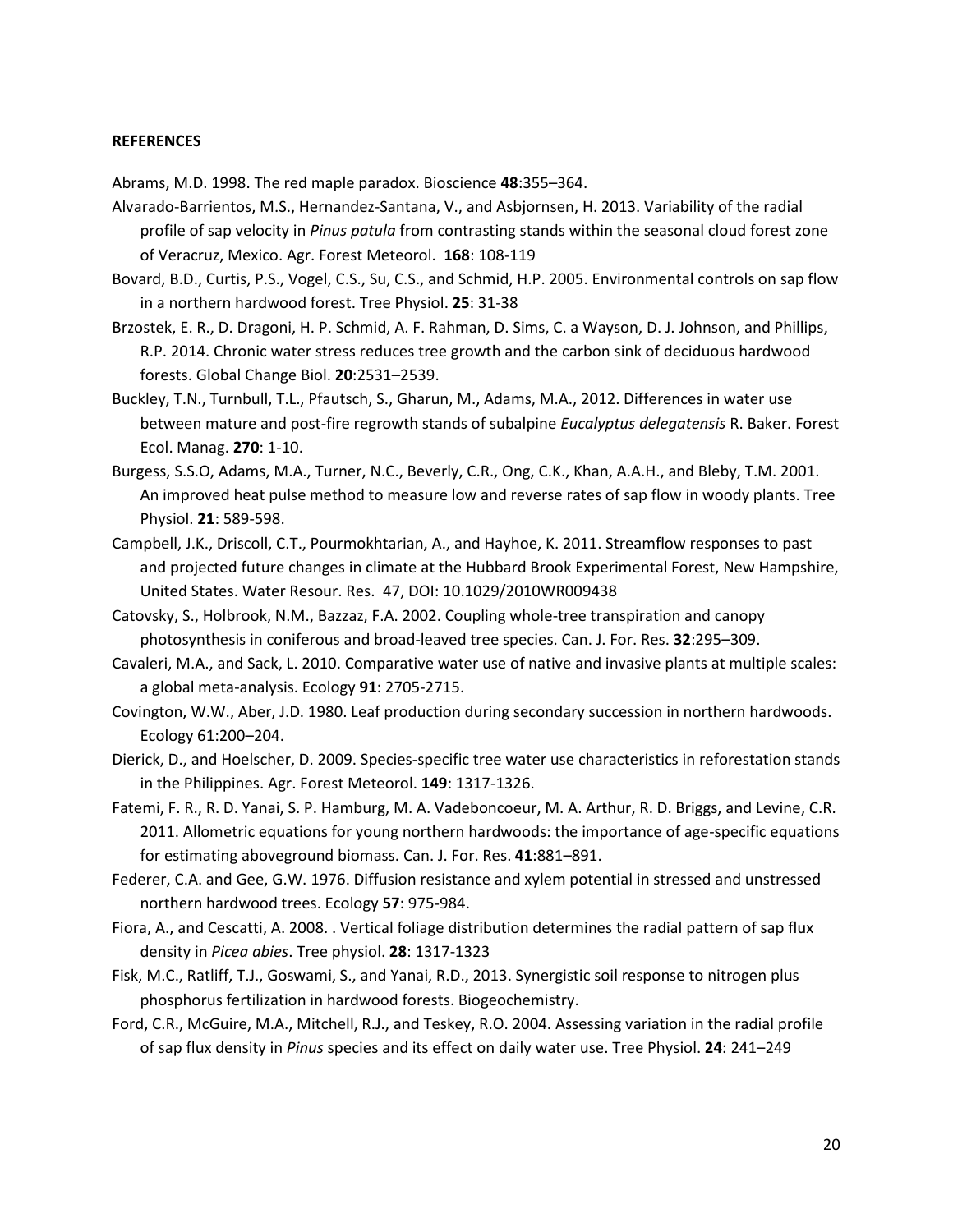- Gebauer, T., Horna, V., and Leuschner, C. 2008. Variability in radial sap flux density patterns and sapwood area among seven co-occurring temperate broad-leaved tree species. Tree Physiol. . 28: 1821-1830
- Granier, A., Anfodillo, T., Sabatti, M., Cochard, H., Dreyer, E., Tomasi, M., Valentini, R., and Bréda, N. 1994. Axial and radial water flow in the trunks of oak trees: a quantitative and qualitative analysis. Tree Physiol. **14**: 1383-1396
- Granier, A., Biron, P., Breda, N., Pontailler, J.Y., and Saugier, B. 1996. Transpiration of trees and forest stands: Short and longterm monitoring using sapflow methods. Global Change Biol. **2**: 265-274.
- Grant, G. E., C. L. Tague, and Allen, C.D. 2013. Watering the forest for the trees: an emerging priority for managing water in forest landscapes. Front. Ecol. Environ. **11**:314–321.
- Grossiord, C., Granier, A., Gessler, A., Pollastrini, M., and Bonal, D. 2013. The influence of tree species mixture on ecosystem-level carbon accumulation and water use in a mixed boreal plantation. Forest Ecol. Manag. **298**: 82-92
- Hamburg, S.P., Vadeboncoeur, M.A., Richardson, A.D., Bailey, A.S. 2013. Climate change at the ecosystem scale: a 50-year record in New Hampshire. Clim. Change **116**:457–477.
- Hane, E.N. 2003. Indirect effects of beech bark disease on sugar maple seedling survival. Can J For Res **33**:807–813.
- Hayhoe, K., Wake, C.P., Huntington, and Luo, T.G. 2007. Past and future changes in climate and hydrological indicators in the USA Northeast. Clim. Dyn. **28**: 381-407.
- Hatton, T.J., Catchpole, E.A., and Vertessy, R.A. 1990. Integration of sapflow velocity to estimate plant water-use. Tree Physiol. **6**: 201-209.
- Hernandez-Hernandez, A. 2014. Effects of nutrient amendments on water use and water use efficiency in a Northeastern forest ecosystem. Master thesis, University of New Hampshire.
- Hernandez-Santana, V., Asbjornsen, H., Sauer, T., Isenhart, T., Schilling, K., Schultz, D. 2011. Enhanced transpiration by riparian buffer trees in response to advection in a humid temperate agricultural landscape. Forest Ecol. Manag. **261**: 1415–1427
- Hornbeck, J.W., Adams, M.B., Corbett, E.S., Verry, E.S., and Lynch, J.A. 1993. Long-term impacts of forest treatments on water yield- a summary for northeastern USA. J. Hydrol. **150**: 323-344
- Hothorn, T., Bretz, F., Westfall, P., Heiberger, R.M., and Schuetzenmeister, A. 2014. Simultaneous Inference in General Parametric Models. Package Multcomp. http://multcomp.r-forge.r-project.org/
- Jung, E.Y., Otieno, D., Lee, B., Lim, J.H., Kang, S.K., Schmidt, M.W.T., and Tenhunen, J. 2011. Up-scaling to stand transpiration of an Asian temperate mixed-deciduous forest from single tree sapflow measurements. Plant Ecol. **212**: 383-395.
- Köstner, B., Falge, E.M., Alsheimer, M., Geyer, R., and Tenhunen, J.D. 1998. Estimating tree canopy water use via xylem sapflow in an old Norway spruce forest and a comparison with simulation-based canopy transpiration estimates. Ann. For. Sci. **55**: 125-139
- Kallarackal, J., Otieno, D.O., Reineking, B., Jung, E.Y., Schmidt, M.W.T., Granier, A., and Tenhunen, J.D. 2013. Functional convergence in water use of trees from different geographical regions: a metaanalysis. Trees **27**: 787-799
- Leak, W. 1991. Secondary forest succession in New Hampshire, USA. Forest Ecol. Manag. **43**: 69–86
- Leak W.B., Smith, M.-L. 1996. Sixty years of management and natural disturbance in a New England forested landscape. Forest Ecol. Manag. **81**:63–73.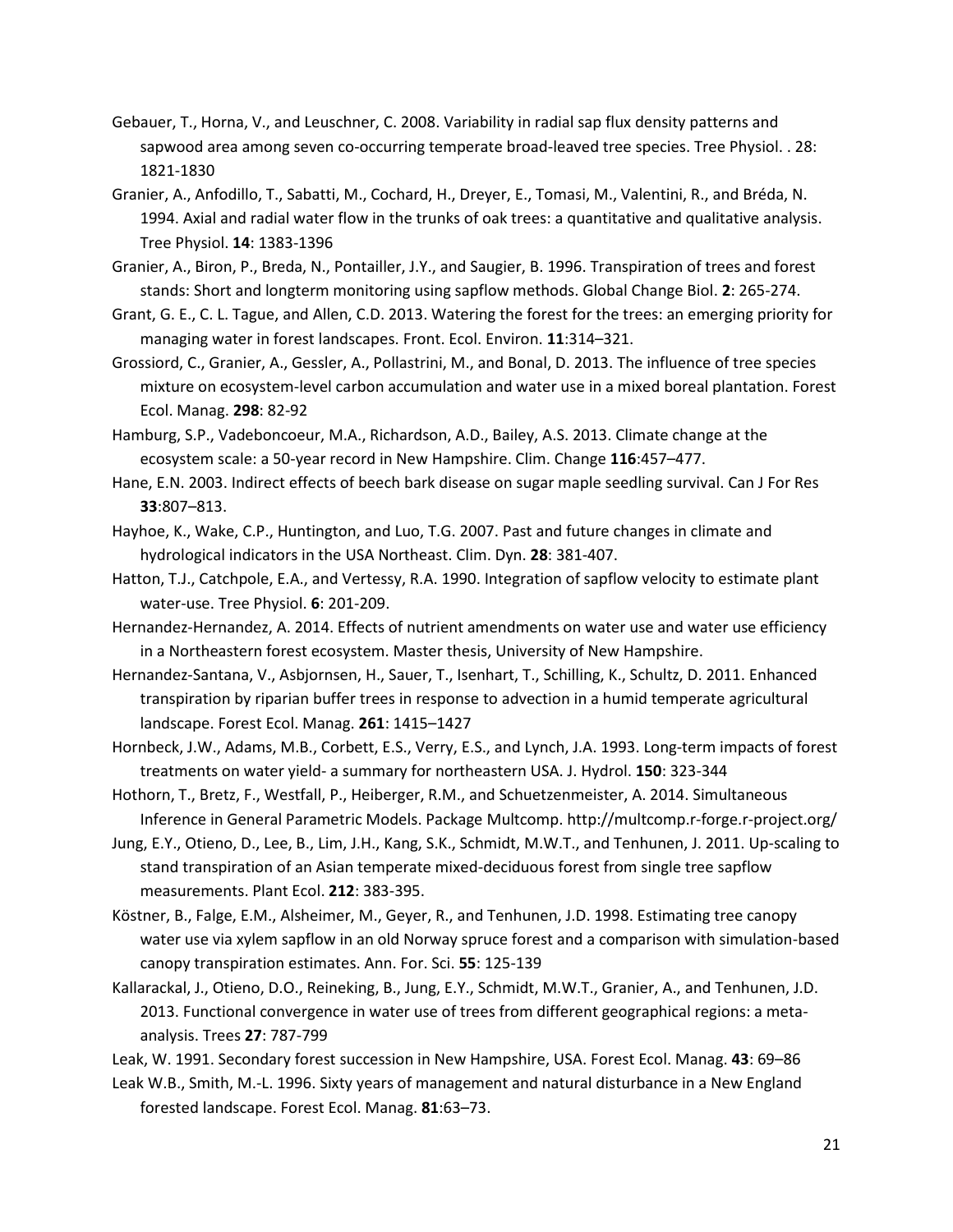Likens G.E. 2013. Biogeochemistry of a Forested Ecosystem, 3rd ed. Springer

- Loustau, D., Domec, J. C., and Bosc, A. 1998. Interpreting the variations in xylem sap flux density within the trunk of maritime pine (*Pinus pinaster* Ait.): application of a model for calculating water flows at tree and stand levels. Ann. For. Sci. **55**: 29-46.
- Lu, P., Müller, W. J., and Chacko, E. K. 2000. Spatial variations in xylem sap flux density in the trunk of orchard-grown, mature mango trees under changing soil water conditions. Tree Physiol. **20**: 683- 692.
- Mackay, D.S., Ewers, B.E., Loranty, M.M., and Kruger, E.K. 2010. On the representativeness of plot size and location for scaling transpiration from trees to a stand. J. Geophys. Res. 115

Marshall, D.C. 1958. Measurement of sap flow in conifers by heat transport. Plant Physiol. **33**: 385–396

- McGill, B.J., Enquist, B.J., Weiher, E., and Westoby, M. 2006. Rebuilding community ecology from functional traits. Trends Ecol. Evol. **21**: 178-185.
- McJannet, D., Fitch, P., Disher, M., and Wallace, J. 2007. Measurements of transpiration in four tropical rainforest types of north Queensland, Australia. Hydrol. Process. **21**: 3549-3564.
- Meinzer, F.C., Goldstein, G., and Andrade, J.K. 2001. Regulation of water flux through tropical forest canopy trees: Do universal rules apply? Tree Physiol. **21**: 19-26.
- Mohan, J.E., Cox, R.M., and Iverson, L.R. 2009. Composition and carbon dynamics of forests in northeastern North America in a future, warmer world. Can. J. For. Res. **39**: 213-230.
- Moore, G.W., Bond, B.J., Jones, J.A., Phillips, N., Meinzer, F.C., 2004. Structural and compositional controls on transpiration in 40-and 450-year-old riparian forests in western Oregon, USA. Tree Physiol. **24**: 481-491.
- Nowacki, G. J., and Abrams, M.D. 2014. Is climate an important driver of post-European vegetation change in the Eastern United States? Global Change Biol.: in press. <http://dx.doi.org/10.1111/gcb.12663>
- Pederson, N., J. M. Dyer, R. W. McEwan, A. E. Hessl, C. J. Mock, D. A. Orwig, H. E. Rieder, and Cook, B.I. 2014. The legacy of episodic climatic events in shaping temperate, broadleaf forests. Ecological Monographs:in press. doi: 10.1890/13-1025.1
- Pinheiro, J., Bates, D., DebRoy, S., Sarkar, D. and Team, R.D.C. 2011. nlme: Linear and Nonlinear Mixed Effects Models.
- Raciti, S. M., T. J. Fahey, R. Q. Thomas, P. B. Woodbury, C. T. Driscoll, F. J. Carranti, D. R. Foster, P. S. Gwyther, B. R. Hall, S. P. Hamburg, J. C. Jenkins, C. Neill, B. W. Peery, E. E. Quigley, R. Sherman, M. A. Vadeboncoeur, D. A. Weinstein, and Wilson G. 2012. Local-scale carbon budgets and mitigation opportunities for the northeastern United States. BioScience 62:23–38.
- Swain, S., and Hayhoe K. 2014. CMIP5 projected changes in spring and summer drought and wet conditions over North America. Clim. Dyn.
- Tang, J., Bolstad, P.V., Ewers, B.E., Desai, A.R., Davis, K.J., and Carey, E.V. 2006. Sap flux-upscaled canopy transpiration, stomatal conductance, and water use efficiency in an old growth forest in the Great Lakes region of the United States. J. Geophys. Res. 111, DOI: 10.1029/2005JG000083
- Vadeboncoeur, M. A., Hamburg, S. P., Blum, J. D., Pennino, M. J., Yanai, R. D. and Johnson, C. E. 2012. The quantitative soil pit method for measuring belowground carbon and nitrogen stocks. S.S.S.A.J. **76**: 2241–2255.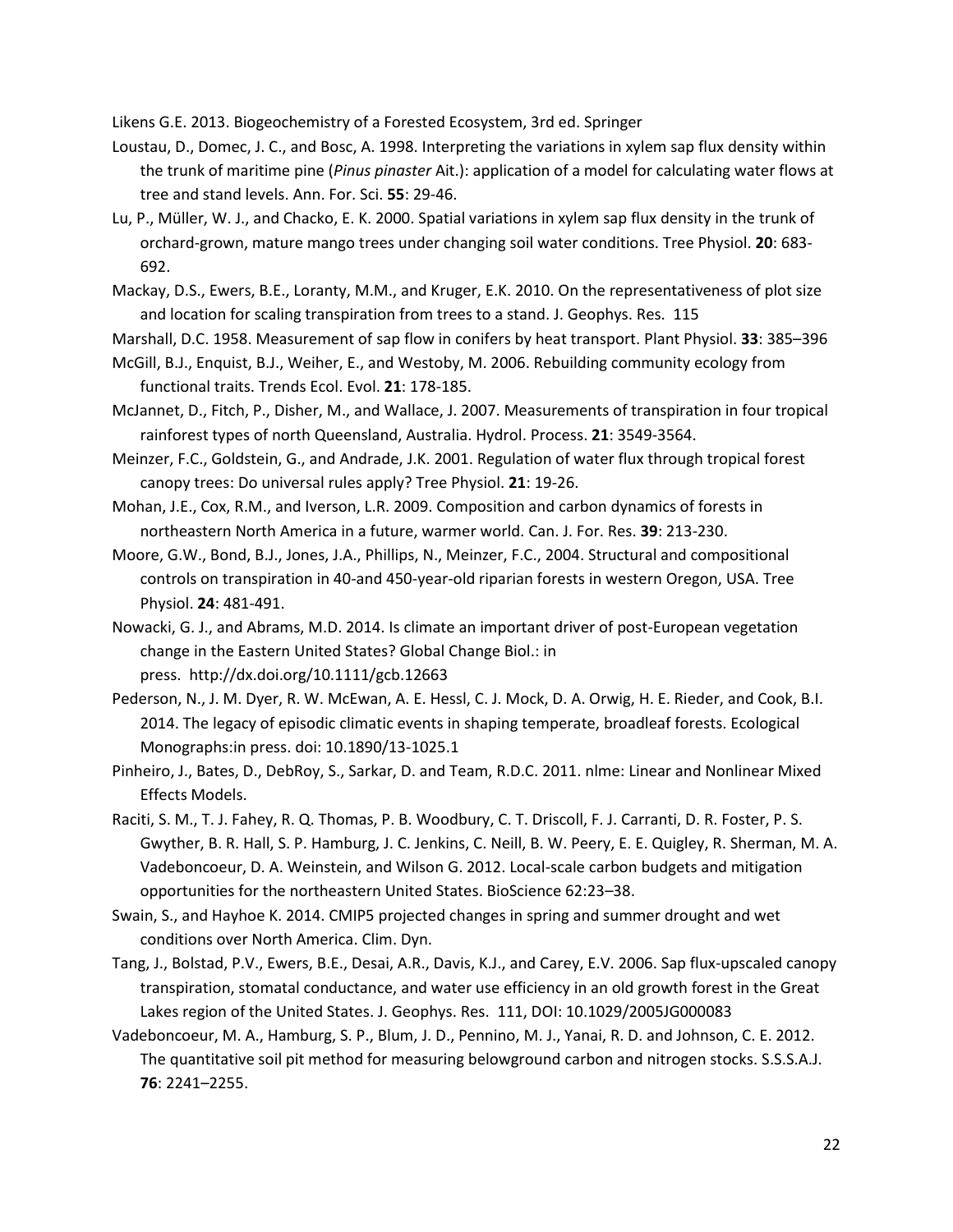- Vertessy, R.A., Watson, F.G.R., and O´Sullivan, S.K. 2001. Factors determining relations between stand age and catchment water balance in mountain ash forests. Forest Ecol. Manag. **146**: 13-26
- Weeks, B.C., Hamburg, S.P., Vadeboncoeur, M.A. 2009. Ice storm effects on the canopy structure of a northern hardwood forest after 8 years. Can. J. For. Res. **39**:1475–1483.
- Wullschleger, S.D., Hanson, P.J., and Todd, D.E. 2001. Transpiration from a multi-species deciduous forest as estimated by xylem sap flow techniques. Forest Ecol. Manag. **143**: 205-213.
- Yanai, R. D., M. A. Vadeboncoeur, S. P. Hamburg, M. A. Arthur, C. B. Fuss, P. M. Groffman, T. G. Siccama, and Driscoll, C. T. 2013. From missing source to missing sink: Long-term changes in the nitrogen budget of a northern hardwood forest. Environ. Sci. Technol. **47**: 11440–11448.
- Zhang, L., Hickel, K., Dawes, W.R., Chiew, F.H.S., Western, A.W., and Briggs, P.R. 2004. A rational function approach for estimating mean annual evapotranspiration. Water Resour. Res. 40, W02502, doi:10.1029/2003WR002710
- Zuur, A.F., Ieno, E.N., Walker, N.J., Saveliev, A.A. and Smith, G.M. 2009. Mixed effects models and extensions in ecology with R. Springer, New York.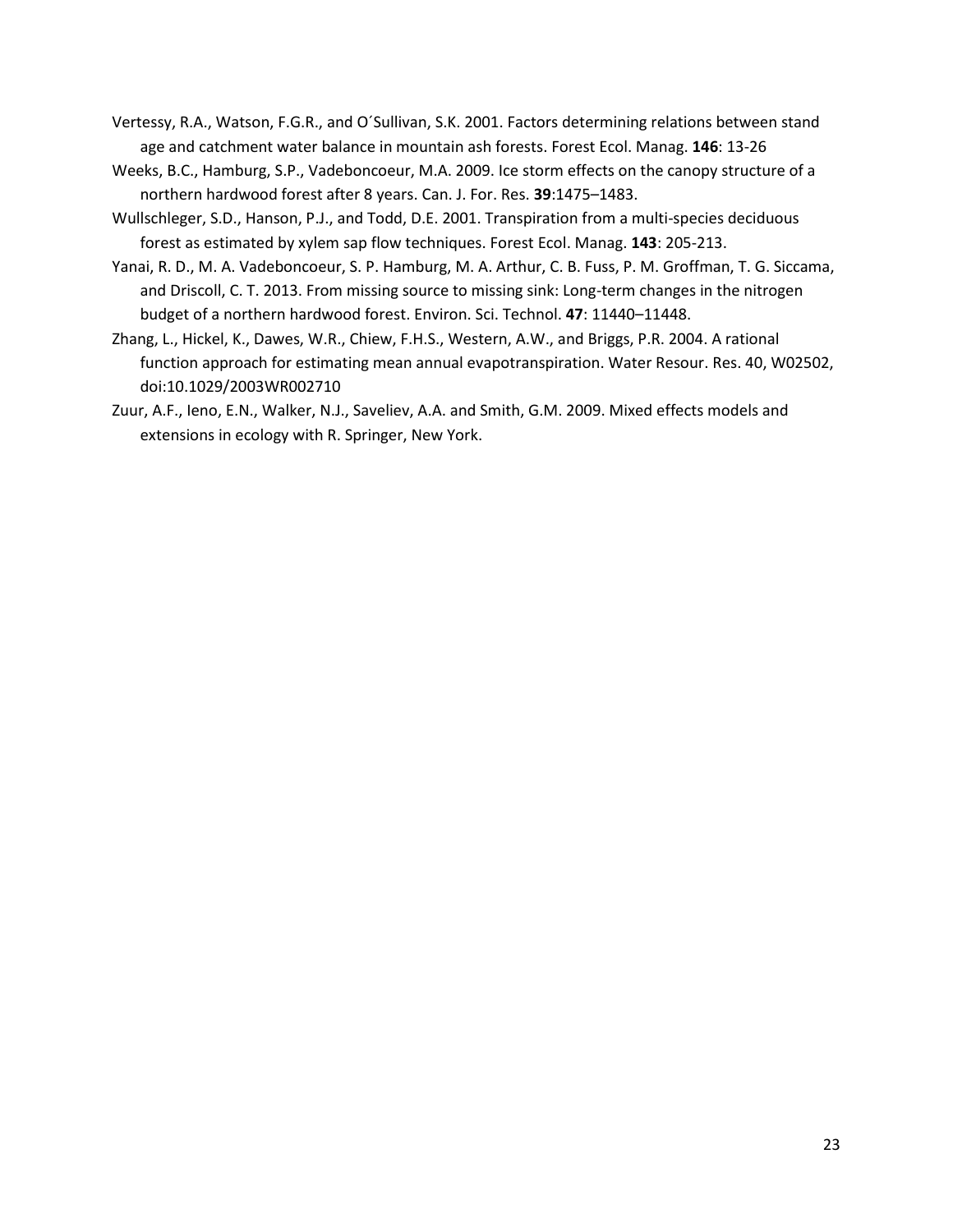|                                                          | young stand                  | mature stand      |  |  |  |  |
|----------------------------------------------------------|------------------------------|-------------------|--|--|--|--|
| Year cut                                                 | 1988 <sup>a</sup>            | $1883^{b}$        |  |  |  |  |
| Elevation (m)                                            | 340                          | 330               |  |  |  |  |
| Slope (%)                                                | 15-30                        | $5 - 35$          |  |  |  |  |
| Mean canopy height $(m)$ <sup>c</sup>                    | $27 \pm 3$                   | $12 \pm 1$        |  |  |  |  |
| Mean canopy tree crown area $(m^2)^d$                    | 45                           | 11                |  |  |  |  |
| LAI $(m^2 m^2)^e$                                        | $4.1 \pm 0.6$                | $4.4 \pm 0.2$     |  |  |  |  |
| Foliar litterfall (g $m^{-2} y^{-1}$ ) <sup>f</sup>      | $261 \pm 25$                 | $286 \pm 24$      |  |  |  |  |
| Sapwood water content ( $\text{cm}^3$ cm <sup>-3</sup> ) | $0.456 \pm 0.025$            | $0.436 \pm 0.008$ |  |  |  |  |
| Sapwood area $(m^2 \text{ ha}^{-1})$                     | 19.6                         | 28.4              |  |  |  |  |
| Overall stem density in 2011 (ha <sup>-1</sup> )         |                              |                   |  |  |  |  |
| <b>DBH &gt; 10 cm</b>                                    | 319                          | 496               |  |  |  |  |
| DBH 2-10 cm                                              | 11,800                       | 960               |  |  |  |  |
| Basal area by species in 2011 $(m^2 \text{ ha}^{-1})$    |                              |                   |  |  |  |  |
| American beech (Fagus grandifolia Ehrh.)                 | 7.8                          | 16.4              |  |  |  |  |
| sugar maple (Acer saccharum Marsh.)                      |                              | 12.8              |  |  |  |  |
| red maple (Acer rubrum L.)                               | 4.9                          | 0.4               |  |  |  |  |
| yellow birch (Betula alleghaniensis Britton)             | 1.1                          | 2.5               |  |  |  |  |
| white birch (Betula papyrifera Marsh.)                   | 2.9                          |                   |  |  |  |  |
| pin cherry (Prunus pensylvanica L.)                      | 4.7                          |                   |  |  |  |  |
| white ash (Fraxinus americana L.)                        | 0.1                          | 2.4               |  |  |  |  |
| striped maple (Acer pensylvanicum L.)                    | 1.5                          |                   |  |  |  |  |
| eastern hemlock (Tsuga canadensis L.)                    | 0.5                          | 0.2               |  |  |  |  |
| American basswood (Tilia americana L.)                   | $\qquad \qquad \blacksquare$ | 0.6               |  |  |  |  |
| Total                                                    | 23.4                         | 35.2              |  |  |  |  |
| Total of sapflow study species                           | 15.5                         | 31.6              |  |  |  |  |

**Table 1.** Stand characteristics. Basal area of the three species for which sapflow was measured in each stand are indicated in bold.

a. Timber sale date from USFS records.

b. Approximate date from local history and hardwood increment cores. Best estimate of cutting date is based on a release recorded in the growth rings of a 200+ year-old hemlock adjacent to the plots.

c. Measured May 2011; mean of randomly chosen trees >10cm DBH. SD is among trees.

d. Measured in trees corresponding with plot corners on a 2013 aerial photograph with 0.3m resolution. Estimates of the mean are rough as individuals vary greatly.

e. Measured in August 2004 with a LICOR LAI-2000; SD is shown for n=15 observations per stand.

f. Litterfall collected in 15-20 baskets per site, deployed from early September to early November in 2004, '05, '09, '11, '12, and '13; SD shown among years. No significant trends were observed in litter mass at either site. R.D. Yanai lab, unpublished.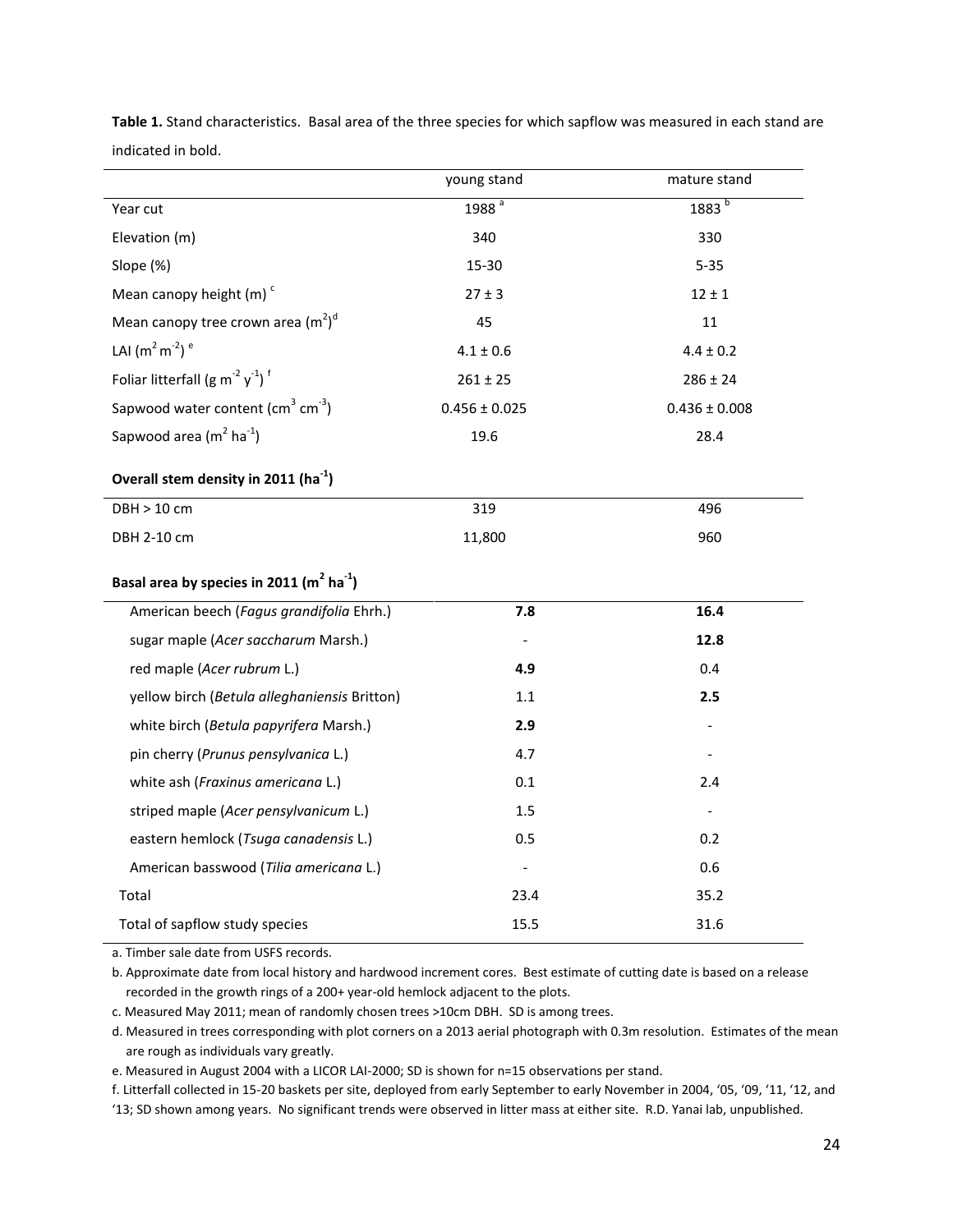**Table 2.** Allometric equations between DBH (cm) and sapwood area (cm<sup>2</sup>). The equation is in the form of a power function ( $A_s = a * DBH^b$ ).

| Forest |                                         |             |      |      |       |                |
|--------|-----------------------------------------|-------------|------|------|-------|----------------|
| stand  | Tree species                            | $n$ (trees) | а    | b    | $r^2$ | DBH range (cm) |
| mature | sugar maple<br>(Acer saccharum)         | 24          | 0.78 | 1.97 | 0.95  | 22.6-42.7      |
| mature | yellow birch<br>(Betula alleghaniensis) | 21          | 1.17 | 1.79 | 0.95  | 12.5-46.5      |
| both   | beech<br>(Fagus grandiflora)            | 47          | 0.67 | 1.92 | 0.98  | $2.2 - 33.4$   |
| young  | white birch<br>(Betula papyrifera)      | 20          | 0.71 | 2.04 | 0.99  | $5.5 - 14.5$   |
| young  | red maple<br>(Acer rubrum)              | 20          | 0.83 | 1.97 | 0.99  | $5.6 - 12.2$   |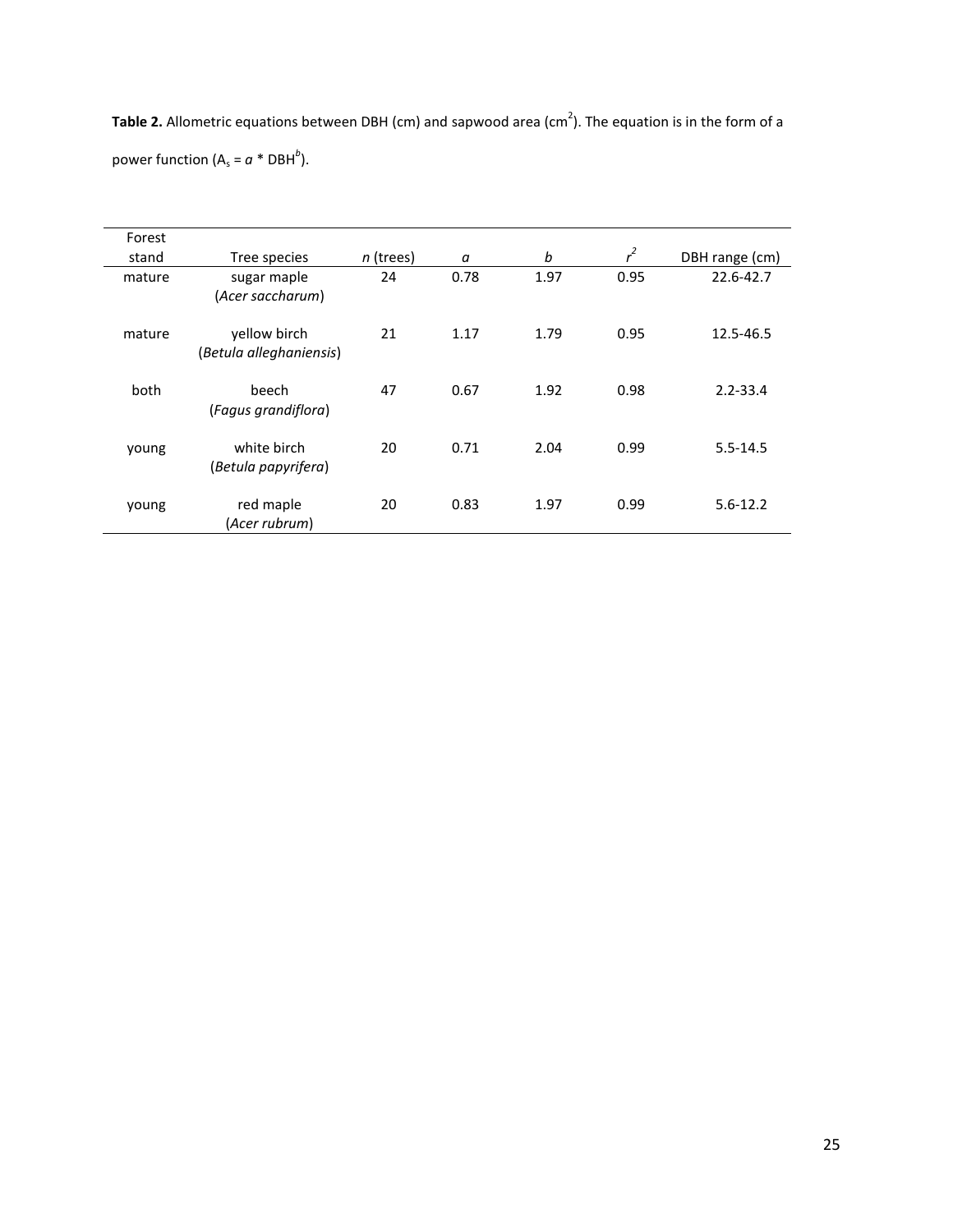Figure 1. Mean sap velocity measured at three radial positions along the sapwood depth (outer, middle and inner for 1.0, 2.2, and 3.5 cm from the cambium), left figures are the species located in the young stand and on the right are the species of the mature stand. Error bars denote 1 SE. Letters indicate significant differences among radial positions.

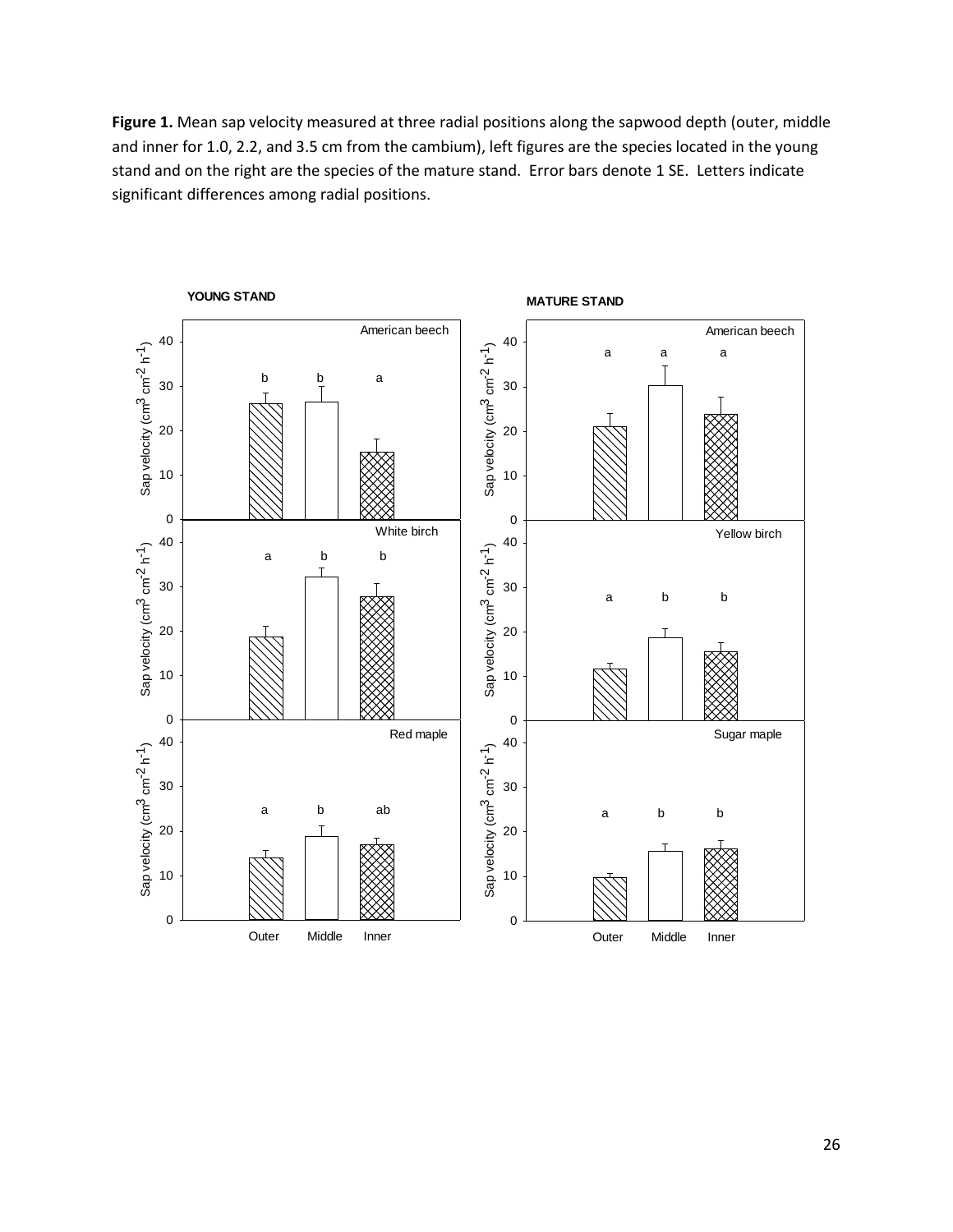**Figure 2.** Comparison of mean sap velocity measured at 30%-60% of total sapwood depth along the study period for the different studied species both in the mature and young stand. The bars represent mean sap velocity and the error bars are 1 SE. Different letters indicate significant differences across all categories (P<0.05).



**Figure 3.** Mean sap velocity measured at 30%-60% of total sapwood depth estimated allometrically in trees of different sizes of the two stands studied. DBH ranges considered are ≤11.0, 11.1-19.0, 19.1-29.0, 29.1-38.0, ≥38.1 cm. The points plotted at the midpoint of each DBH range represent mean sap velocity Error bars show 1 SE.